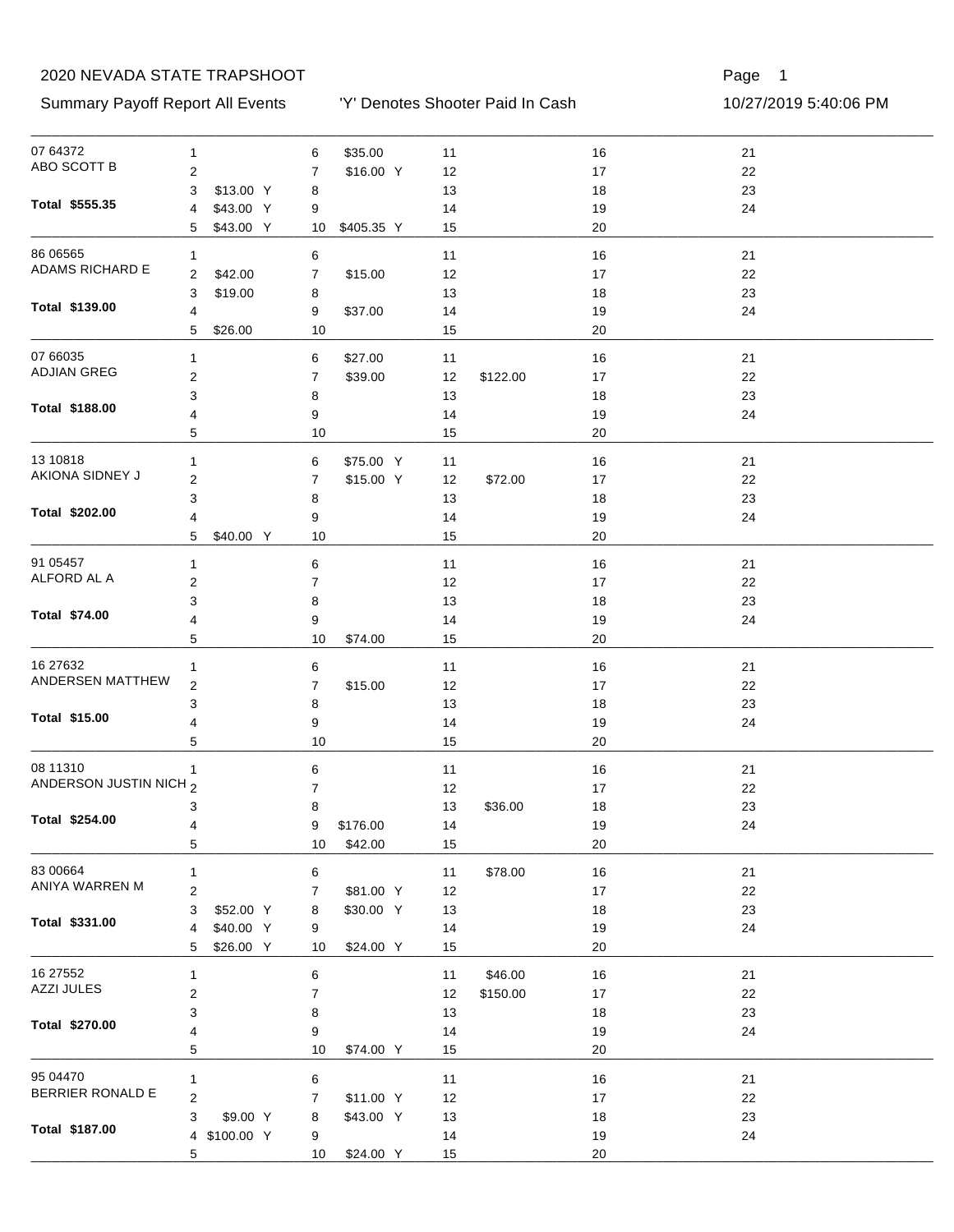#### Summary Payoff Report All Events 10/27/2019 5:40:06 PM

'Y' Denotes Shooter Paid In Cash

| 17 07 385                           | 1                       |            | 6              |            | 11   |          | 16   | 21 |  |
|-------------------------------------|-------------------------|------------|----------------|------------|------|----------|------|----|--|
| <b>BICKLE CHARLES H</b>             | $\boldsymbol{2}$        |            | $\overline{7}$ |            | 12   |          | $17$ | 22 |  |
|                                     | 3                       |            | 8              | \$34.00    | 13   |          | 18   | 23 |  |
| Total \$34.00                       | 4                       |            | 9              |            | 14   |          | 19   | 24 |  |
|                                     | 5                       |            | 10             |            | 15   |          | 20   |    |  |
| 02 16675                            | 1                       | \$32.00    | 6              |            | 11   |          | 16   | 21 |  |
| BLACKHALL JOHN M                    |                         | 2 \$140.00 | 7              | \$16.00    | 12   |          | 17   | 22 |  |
|                                     | 3                       | \$31.00    | 8              |            | 13   | \$78.00  | 18   | 23 |  |
| Total \$323.00                      | 4                       |            | 9              |            | 14   |          | 19   | 24 |  |
|                                     | 5                       | \$26.00    | 10             |            | 15   |          | 20   |    |  |
| 17 72044                            | 1                       |            | 6              |            | 11   |          | 16   | 21 |  |
| <b>BOUAYACH HADI</b>                | $\overline{\mathbf{c}}$ |            | $\overline{7}$ | \$66.00    | 12   |          | 17   | 22 |  |
|                                     | 3                       |            | 8              |            | 13   |          | 18   | 23 |  |
| Total \$95.00                       | 4                       |            | 9              |            | 14   |          | 19   | 24 |  |
|                                     | 5                       |            | 10             | \$29.00    | 15   |          | 20   |    |  |
| 19 32770                            | 1                       |            | 6              |            | 11   |          | 16   | 21 |  |
| <b>BROOK TOBY</b>                   | $\overline{\mathbf{c}}$ |            | 7              |            | 12   | \$20.00  | 17   | 22 |  |
|                                     | 3                       |            | 8              |            | 13   |          | 18   | 23 |  |
| Total \$20.00                       | 4                       |            | 9              |            | 14   |          | 19   | 24 |  |
|                                     | 5                       |            | 10             |            | 15   |          | 20   |    |  |
|                                     |                         |            |                |            |      |          |      |    |  |
| 78 01436<br><b>BROOKE CHARLES A</b> | 1                       |            | 6              |            | 11   |          | 16   | 21 |  |
|                                     | $\overline{\mathbf{c}}$ |            | $\overline{7}$ | \$15.00    | 12   |          | 17   | 22 |  |
|                                     | 3                       |            | 8              |            | 13   |          | 18   | 23 |  |
| Total \$15.00                       | 4                       |            | 9              |            | 14   |          | 19   | 24 |  |
|                                     | 5                       |            | 10             |            | 15   |          | 20   |    |  |
| 31 01280                            | 1                       | \$37.00    | 6              | \$90.00    | 11   |          | 16   | 21 |  |
| <b>BROSTEN JERRY</b>                | 2                       | \$7.00     | 7              | \$11.00    | 12   |          | 17   | 22 |  |
|                                     | 3                       | \$31.00    | 8              |            | 13   |          | 18   | 23 |  |
| Total \$282.00                      | 4                       | \$50.00    | 9              |            | 14   |          | 19   | 24 |  |
|                                     | 5                       | \$32.00    | 10             | \$24.00    | 15   |          | 20   |    |  |
| 15 10425                            | 1                       | \$12.00    | 6              |            | 11   |          | 16   | 21 |  |
| <b>BROWN JAMAAL C</b>               | $\overline{\mathbf{c}}$ |            | 7              |            | 12   |          | 17   | 22 |  |
|                                     | 3                       |            | 8              |            | 13   |          | 18   | 23 |  |
| Total \$12.00                       | 4                       |            | 9              |            | 14   |          | 19   | 24 |  |
|                                     | 5                       |            | 10             |            | 15   |          | 20   |    |  |
| 07 09528                            | 1                       |            | 6              |            | 11   | \$75.00  | 16   | 21 |  |
| BROWN LONNY D                       | $\overline{\mathbf{c}}$ |            | 7              |            | 12   |          | 17   | 22 |  |
|                                     | 3                       |            | 8              |            | 13   |          | 18   | 23 |  |
| Total \$75.00                       | 4                       |            | 9              |            | 14   |          | 19   | 24 |  |
|                                     | 5                       |            | $10$           |            | 15   |          | 20   |    |  |
| 33 01427                            | $\mathbf{1}$            | \$43.00 Y  | 6              | \$40.00 Y  | 11   | \$40.00  | 16   | 21 |  |
| BULLARD JR RICHARD A 2 \$585.00 Y   |                         |            | 7              | \$65.00 Y  | 12   | \$488.00 | 17   | 22 |  |
|                                     | 3                       | \$21.00 Y  | 8              | \$849.00 Y | 13   | \$962.00 | 18   | 23 |  |
| Total \$3,161.00                    | 4                       | \$18.00 Y  | 9              | \$10.00    | 14   |          | 19   | 24 |  |
|                                     | 5                       | \$40.00 Y  | 10             |            | 15   |          | 20   |    |  |
|                                     |                         |            |                |            |      |          |      |    |  |
| 13 11944<br><b>BURTON BILLY T</b>   | $\mathbf{1}$            |            | 6              |            | 11   |          | 16   | 21 |  |
|                                     | $\overline{\mathbf{c}}$ |            | $\overline{7}$ |            | 12   |          | $17$ | 22 |  |
| Total \$166.00                      | 3                       |            | 8              |            | $13$ | \$166.00 | 18   | 23 |  |
|                                     | 4                       |            | 9              |            | 14   |          | 19   | 24 |  |
|                                     | 5                       |            | 10             |            | 15   |          | 20   |    |  |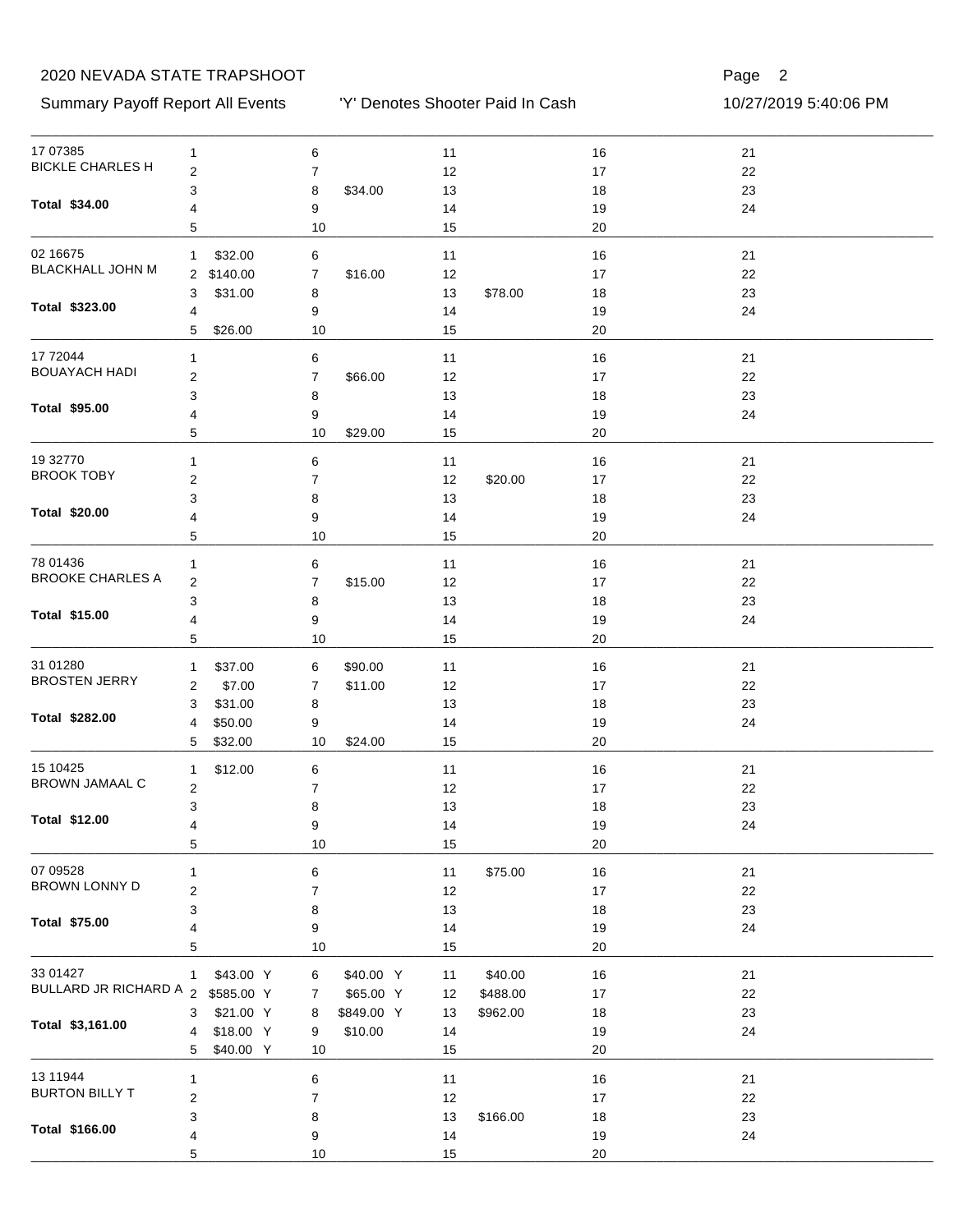#### Summary Payoff Report All Events 10/27/2019 5:40:06 PM

'Y' Denotes Shooter Paid In Cash

| 17 73786                | 1                         | 6                             | 11             | 16       | 21 |  |
|-------------------------|---------------------------|-------------------------------|----------------|----------|----|--|
| CHURCH BRIAN D          | $\overline{2}$            | $\boldsymbol{7}$              | 12             | $17$     | 22 |  |
|                         | 3                         | 8                             | 13<br>\$34.00  | 18       | 23 |  |
| Total \$34.00           | 4                         | 9                             | 14             | 19       | 24 |  |
|                         | 5                         | 10                            | 15             | 20       |    |  |
| 16 02742                | 1                         | \$83.00<br>6                  | 11             | 16       | 21 |  |
| <b>CLEMENT ROBERT W</b> | $\overline{c}$            | \$69.00 Y<br>7                | 12             | 17       | 22 |  |
|                         | 3<br>\$13.00 Y            | \$34.00 Y<br>8                | 13             | 18       | 23 |  |
| Total \$364.00          | 4                         | \$126.00<br>9                 | 14             | 19       | 24 |  |
|                         | 5<br>\$39.00 Y            | 10                            | 15             | 20       |    |  |
| 91 01705                | 1                         | \$41.00<br>6                  | \$40.00<br>11  | 16       | 21 |  |
| CLODT LORI L            | 2                         | \$39.00 Y<br>7                | \$30.00<br>12  | 17       | 22 |  |
|                         | \$33.00 Y<br>3            | \$97.00 Y<br>8                | 13             | 18       | 23 |  |
| Total \$447.00          | \$45.00 Y<br>4            | 9                             | 14             | 19       | 24 |  |
|                         | \$48.00 Y<br>5            | \$74.00 Y<br>10               | 15             | 20       |    |  |
| 07 12482                |                           |                               |                |          |    |  |
| <b>CLODT RICHIE G</b>   | 1                         | 6                             | 11             | 16       | 21 |  |
|                         | 2                         | $\overline{7}$                | 12             | 17       | 22 |  |
| Total \$1,859.00        | 3                         | 8                             | 13<br>\$462.00 | 18       | 23 |  |
|                         | 4 \$700.00 Y              | 9<br>\$338.00 Y<br>\$359.00 Y | 14             | 19<br>20 | 24 |  |
|                         | 5                         | 10                            | 15             |          |    |  |
| 13 11 879               | \$29.00 Y<br>$\mathbf{1}$ | 6                             | \$40.00<br>11  | 16       | 21 |  |
| <b>CONNON FERGUS</b>    | 2                         | \$15.00 Y<br>7                | 12             | 17       | 22 |  |
|                         | 3<br>\$30.00 Y            | 8                             | 13             | 18       | 23 |  |
| Total \$114.00          | 4                         | 9                             | 14             | 19       | 24 |  |
|                         | 5                         | 10                            | 15             | 20       |    |  |
| 36 01628                | 1                         | 6<br>\$20.00                  | 11             | 16       | 21 |  |
| <b>COPSEY JIM</b>       | $\overline{\mathbf{c}}$   | $\boldsymbol{7}$              | 12             | 17       | 22 |  |
|                         | 3                         | 8                             | 13             | 18       | 23 |  |
| Total \$143.00          | 4 \$100.00                | 9<br>\$23.00                  | 14             | 19       | 24 |  |
|                         | 5                         | 10                            | 15             | 20       |    |  |
| 13 15 30 5              | \$40.00<br>$\mathbf{1}$   | \$27.00<br>6                  | \$40.00<br>11  | 16       | 21 |  |
| CORRY DON R             | $\overline{\mathbf{c}}$   | \$11.00<br>7                  | 12             | 17       | 22 |  |
|                         | 3<br>\$34.00              | \$51.00<br>8                  | 13             | 18       | 23 |  |
| Total \$217.00          | 4                         | 9                             | 14             | $19$     | 24 |  |
|                         | 5<br>\$14.00              | 10                            | 15             | 20       |    |  |
| 10 12118                | $\mathbf{1}$              | 6                             | 11<br>\$60.00  | 16       | 21 |  |
| <b>CROOK REX</b>        | $\mathbf 2$               | 7                             | 12             | $17\,$   | 22 |  |
|                         | 3                         | 8                             | 13<br>\$34.00  | 18       | 23 |  |
| Total \$94.00           | 4                         | 9                             | 14             | 19       | 24 |  |
|                         | 5                         | 10                            | 15             | 20       |    |  |
| 90 04502                |                           |                               |                |          |    |  |
| DAGHER MARK J           | 1                         | \$20.00<br>6                  | 11             | 16       | 21 |  |
|                         | $\overline{\mathbf{c}}$   | \$25.00 Y<br>7                | 12             | 17       | 22 |  |
| Total \$155.00          | 3<br>\$13.00 Y            | \$68.00 Y<br>8                | 13             | 18       | 23 |  |
|                         | 4<br>5                    | 9<br>10<br>\$29.00 Y          | 14<br>15       | 19<br>20 | 24 |  |
|                         |                           |                               |                |          |    |  |
| 98 01092                | $\mathbf{1}$              | 6                             | 11             | 16       | 21 |  |
| DAGUE FRED W            | $\overline{\mathbf{c}}$   | 7                             | 12             | $17$     | 22 |  |
| Total \$10.00           | 3                         | 8                             | $13$           | 18       | 23 |  |
|                         | 4                         | \$10.00<br>9                  | 14             | 19       | 24 |  |
|                         | 5                         | 10                            | 15             | 20       |    |  |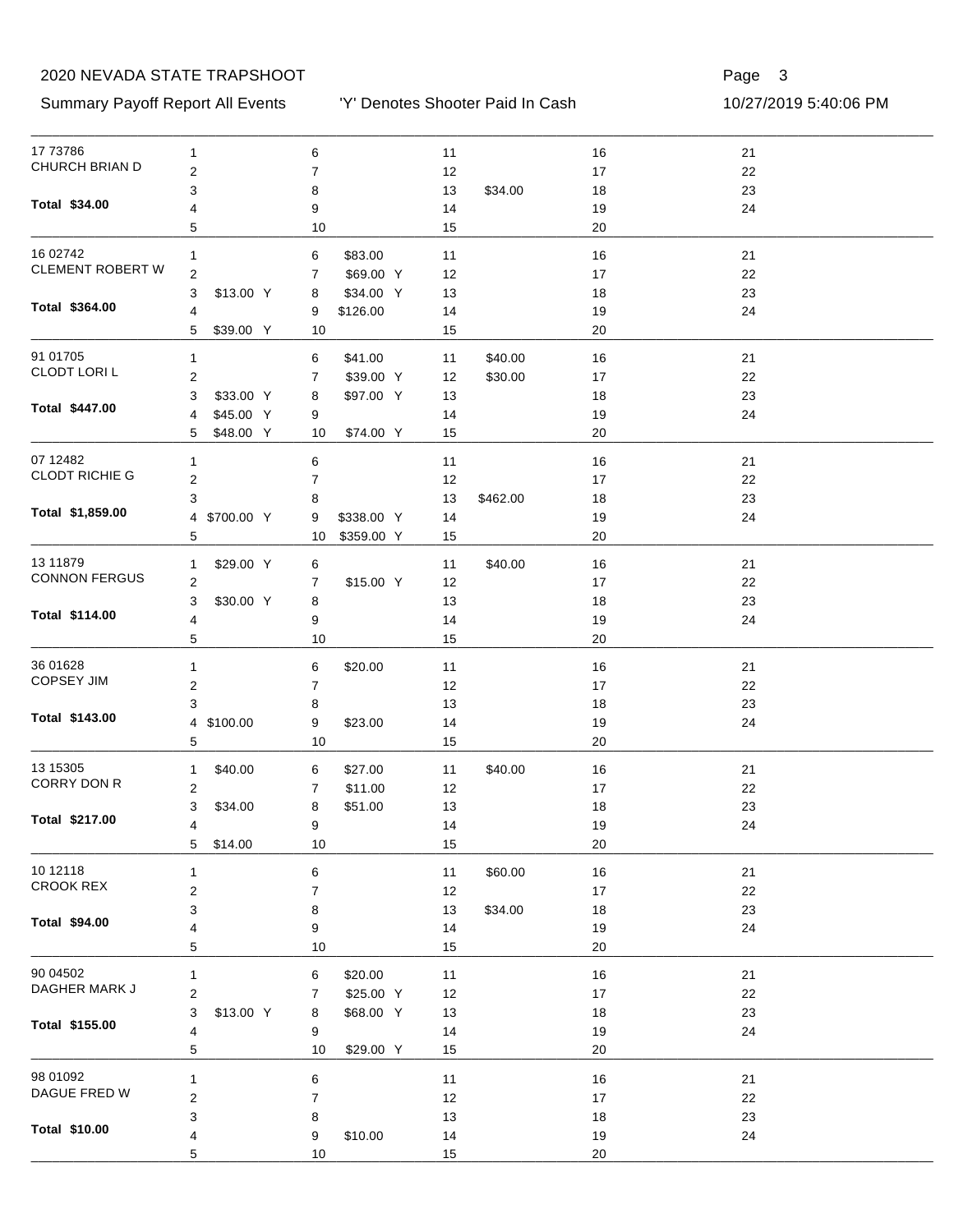Summary Payoff Report All Events 10/27/2019 5:40:06 PM

'Y' Denotes Shooter Paid In Cash

| 09 20070                           | 1                         | 6    |           | $11$ |         | $16$   | 21   |  |
|------------------------------------|---------------------------|------|-----------|------|---------|--------|------|--|
| <b>DAME BRUCE</b>                  | $\overline{\mathbf{c}}$   | 7    |           | 12   |         | 17     | 22   |  |
|                                    | 3<br>\$9.00               | 8    |           | 13   |         | $18$   | 23   |  |
| <b>Total \$9.00</b>                | 4                         | 9    |           | 14   |         | 19     | 24   |  |
|                                    | 5                         | 10   |           | 15   |         | 20     |      |  |
| 02 10115                           | 1                         | 6    |           | 11   |         | $16$   | 21   |  |
| DEAN JR ROBERT B                   | 2                         | 7    |           | 12   |         | 17     | 22   |  |
|                                    | 3                         | 8    |           | 13   |         | 18     | 23   |  |
| Total \$26.00                      | 4                         | 9    | \$26.00 Y | 14   |         | 19     | 24   |  |
|                                    | 5                         | 10   |           | 15   |         | 20     |      |  |
| 03 11868                           |                           |      |           |      |         |        |      |  |
| DEAN SARA M                        | 1                         | 6    | \$83.00   | 11   |         | 16     | 21   |  |
|                                    | 2                         | 7    | \$61.00 Y | 12   |         | 17     | 22   |  |
| Total \$216.00                     | 3                         | 8    | \$40.00 Y | 13   |         | 18     | 23   |  |
|                                    | 4                         | 9    | \$10.00 Y | 14   |         | 19     | 24   |  |
|                                    | 5                         | 10   | \$22.00 Y | 15   |         | 20     |      |  |
| 94 04 682                          | 1                         | 6    | \$33.00   | 11   |         | 16     | 21   |  |
| DELFANTE TRACY L                   | 2                         | 7    | \$39.00   | 12   |         | 17     | 22   |  |
|                                    | 3                         | 8    | \$43.00   | 13   |         | 18     | 23   |  |
| Total \$115.00                     | 4                         | 9    |           | 14   |         | 19     | 24   |  |
|                                    | 5                         | 10   |           | 15   |         | 20     |      |  |
| 07 61040                           | 1                         | 6    |           | 11   |         | 16     | 21   |  |
| DELONG TODD                        | 2                         | 7    |           | 12   | \$30.00 | 17     | 22   |  |
|                                    | 3                         | 8    |           | 13   | \$41.00 | 18     | 23   |  |
| Total \$93.00                      | 4                         | 9    |           | 14   |         | 19     | 24   |  |
|                                    | 5                         | 10   | \$22.00   | 15   |         | 20     |      |  |
| 17 75 681                          | 1                         | 6    |           | 11   | \$83.00 | 16     | 21   |  |
| DENNIS KYLE A                      | 2                         | 7    |           | 12   | \$42.00 | 17     | 22   |  |
|                                    | 3                         | 8    |           | 13   |         | 18     | 23   |  |
| Total \$125.00                     | 4                         | 9    |           | 14   |         | 19     | 24   |  |
|                                    | 5                         | 10   |           | 15   |         | 20     |      |  |
|                                    |                           |      |           |      |         |        |      |  |
| 17 71285<br><b>DESPAIN BRETT B</b> | 1                         | 6    | \$55.00   | 11   |         | 16     | 21   |  |
|                                    | 2                         | 7    | \$25.00   | 12   |         | $17$   | 22   |  |
| Total \$139.00                     | \$19.00<br>3              | 8    |           | 13   |         | 18     | 23   |  |
|                                    | \$40.00<br>$\overline{4}$ | 9    |           | 14   |         | 19     | 24   |  |
|                                    | 5                         | 10   |           | 15   |         | 20     |      |  |
| 97 03792                           | 1                         | 6    | \$27.00   | 11   |         | $16$   | $21$ |  |
| DIGESUALDO NICK P                  | $\boldsymbol{2}$          | 7    |           | 12   |         | 17     | 22   |  |
|                                    | 3                         | 8    | \$51.00   | 13   |         | $18$   | 23   |  |
| Total \$78.00                      | 4                         | 9    |           | 14   |         | 19     | 24   |  |
|                                    | 5                         | $10$ |           | 15   |         | 20     |      |  |
| 14 19549                           | 1                         | 6    | \$83.00   | 11   |         | $16$   | $21$ |  |
| DIGESUALDO SANDY D                 | $\overline{c}$            | 7    | \$39.00 Y | 12   |         | $17\,$ | 22   |  |
|                                    | \$58.00 Y<br>3            | 8    |           | 13   |         | 18     | 23   |  |
| Total \$260.00                     | 4                         | 9    |           | 14   |         | 19     | 24   |  |
|                                    | 5<br>\$80.00 Y            | 10   |           | 15   |         | 20     |      |  |
| 87 06734                           |                           |      |           |      |         |        |      |  |
| DILLARD JOE E                      | \$45.00<br>$\mathbf{1}$   | 6    |           | 11   |         | $16$   | $21$ |  |
|                                    | $\overline{c}$            | 7    |           | 12   |         | $17\,$ | 22   |  |
| Total \$45.00                      | 3                         | 8    |           | 13   |         | $18$   | 23   |  |
|                                    | 4                         | 9    |           | 14   |         | 19     | 24   |  |
|                                    | 5                         | 10   |           | 15   |         | $20\,$ |      |  |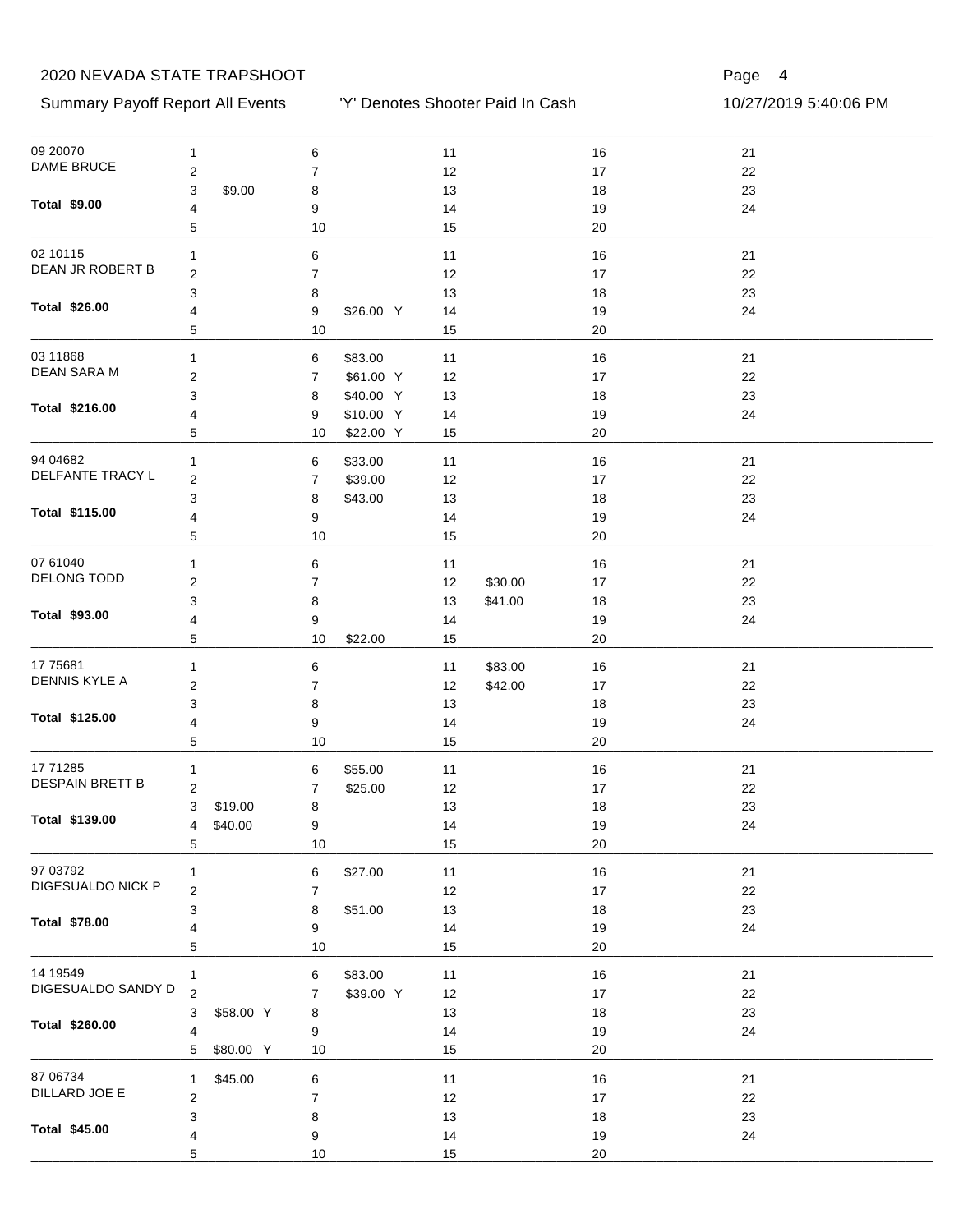Summary Payoff Report All Events 10/27/2019 5:40:06 PM

'Y' Denotes Shooter Paid In Cash

| 99 14571                 | $\mathbf{1}$              | 6                  | 11             | 16       | 21 |  |
|--------------------------|---------------------------|--------------------|----------------|----------|----|--|
| DOLLAR JOHNNY H          | 2<br>\$39.00              | 7                  | 12             | 17       | 22 |  |
|                          | 3                         | 8                  | 13             | 18       | 23 |  |
| Total \$39.00            | 4                         | 9                  | 14             | 19       | 24 |  |
|                          | 5                         | 10                 | 15             | 20       |    |  |
| 19 32727                 | 1                         | $\,6$              | 11             | 16       | 21 |  |
| DRURY BRODY              | 2                         | 7                  | 12<br>\$73.00  | 17       | 22 |  |
|                          | 3<br>\$9.00               | 8                  | 13             | 18       | 23 |  |
| Total \$199.00           | 4<br>\$43.00              | 9                  | 14             | 19       | 24 |  |
|                          | 5                         | 10<br>\$74.00      | 15             | 20       |    |  |
| 18 53320                 | $\mathbf{1}$              | \$75.00<br>6       | \$90.00<br>11  | 16       | 21 |  |
| <b>DUITSMAN EDWARD E</b> | 2                         | 7<br>\$15.00       | 12             | 17       | 22 |  |
|                          | 3                         | \$57.00<br>8       | \$54.00<br>13  | 18       | 23 |  |
| Total \$518.00           | \$18.00 Y<br>4            | 9                  | 14             | 19       | 24 |  |
|                          | 5 \$109.00 Y              | 10<br>\$100.00     | 15             | 20       |    |  |
| 57 09000                 |                           |                    |                |          |    |  |
| DUWE H JOHN              | 1                         | 6                  | 11             | 16       | 21 |  |
|                          | 2                         | 7                  | 12             | 17       | 22 |  |
| Total \$40.00            | 3                         | 8                  | \$40.00<br>13  | 18       | 23 |  |
|                          | 4<br>5                    | 9<br>10            | 14<br>15       | 19<br>20 | 24 |  |
|                          |                           |                    |                |          |    |  |
| 03 15 65 6               | \$44.00 Y<br>$\mathbf{1}$ | \$133.00<br>6      | 11             | 16       | 21 |  |
| <b>EBSEN STEVE M</b>     | 2 \$100.00 Y              | \$32.00<br>7       | 12             | 17       | 22 |  |
|                          | \$33.00 Y<br>3            | \$336.26<br>8      | 13             | 18       | 23 |  |
| Total \$1,241.26         | \$34.00 Y<br>4            | \$513.00<br>9      | 14             | 19       | 24 |  |
|                          | \$16.00 Y<br>5            | 10                 | 15             | 20       |    |  |
| 81 01 648                | \$55.00<br>1              | \$33.00<br>6       | 11<br>\$60.00  | 16       | 21 |  |
| EICHLER JR JAMES R       | 2                         | 7<br>\$11.00       | 12             | 17       | 22 |  |
|                          | \$52.00<br>3              | 8                  | 13             | 18       | 23 |  |
| Total \$309.00           | \$40.00<br>4              | 9<br>\$10.00       | 14             | 19       | 24 |  |
|                          | 5<br>\$48.00              | 10                 | 15             | 20       |    |  |
| 41 02940                 | $\mathbf{1}$              | 6                  | \$100.00<br>11 | 16       | 21 |  |
| EPP GAEL D               | 2                         | 7                  | 12             | 17       | 22 |  |
|                          | 3                         | 8                  | 13             | 18       | 23 |  |
| Total \$100.00           | 4                         | 9                  | 14             | 19       | 24 |  |
|                          | 5                         | 10                 | 15             | 20       |    |  |
| 18 54293                 | 1                         | 6                  | \$40.00<br>11  | 16       | 21 |  |
| <b>ERNST MATT</b>        | 2                         | $\boldsymbol{7}$   | \$36.00<br>12  | 17       | 22 |  |
|                          | 3                         |                    |                |          | 23 |  |
| Total \$240.00           | 4                         | 8                  | 13<br>\$120.00 | 18       | 24 |  |
|                          | 5                         | 9<br>10<br>\$44.00 | 14<br>15       | 19<br>20 |    |  |
|                          |                           |                    |                |          |    |  |
| 14 10381<br>EVAL JACOB E | 1                         | 6<br>\$55.00       | \$20.00<br>11  | 16       | 21 |  |
|                          | 2                         | 7                  | 12             | 17       | 22 |  |
| Total \$161.00           | 3<br>\$19.00 Y            | \$43.00 Y<br>8     | 13             | 18       | 23 |  |
|                          | 4                         | 9                  | 14             | 19       | 24 |  |
|                          | 5                         | 10<br>\$24.00      | 15             | 20       |    |  |
| 93 05159                 | 1                         | 6                  | 11             | 16       | 21 |  |
| FERGUSON DARIN R         | 2                         | 7                  | 12             | 17       | 22 |  |
|                          | 3<br>\$30.00              | 8                  | 13             | 18       | 23 |  |
| Total \$30.00            | 4                         | 9                  | 14             | 19       | 24 |  |
|                          | 5                         | 10                 | 15             | $20\,$   |    |  |
|                          |                           |                    |                |          |    |  |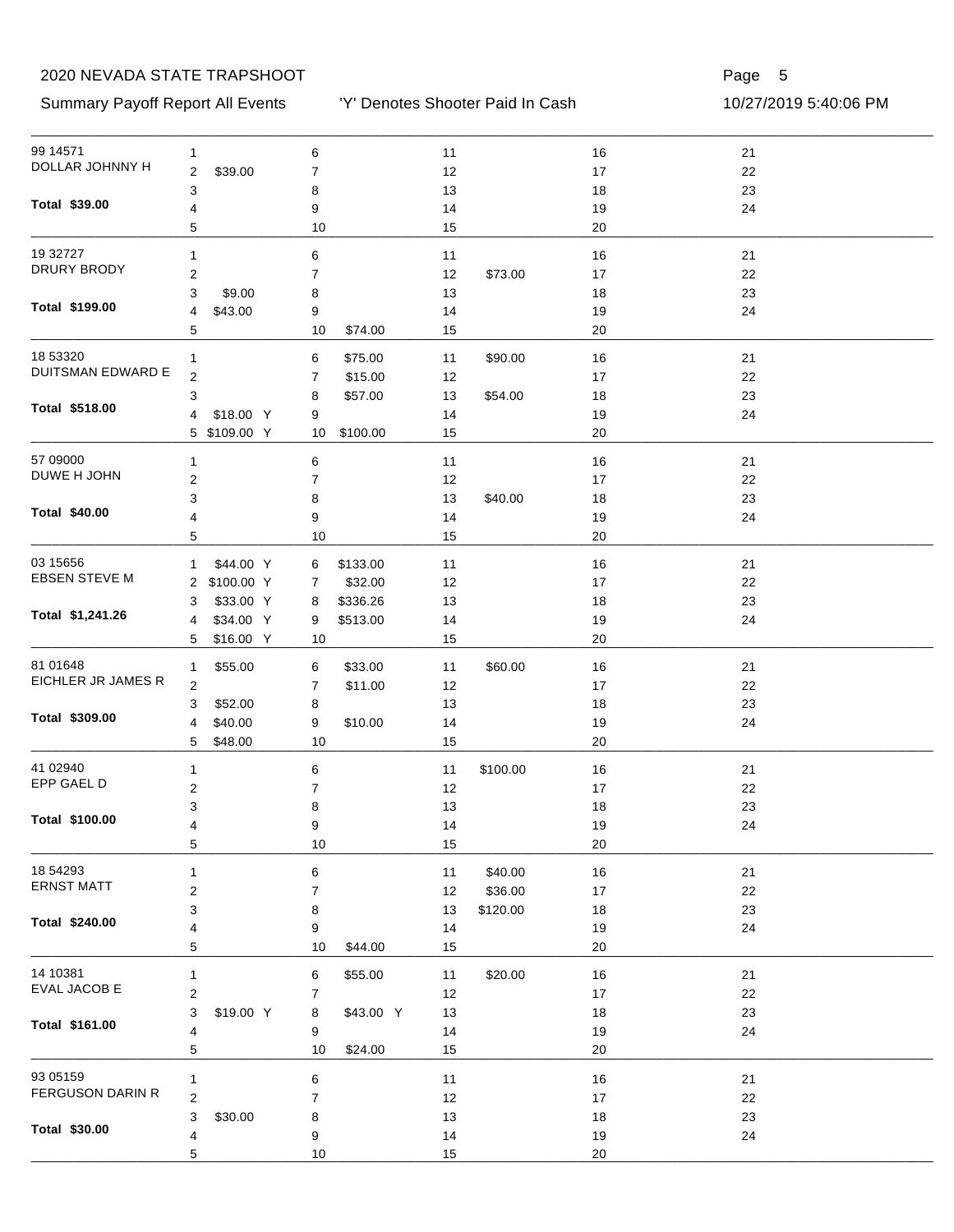Summary Payoff Report All Events 10/27/2019 5:40:06 PM

'Y' Denotes Shooter Paid In Cash

| 13 13 075                | $\mathbf{1}$            | \$19.00 Y | 6                |            | 11   | \$100.00 | 16   | 21 |  |
|--------------------------|-------------------------|-----------|------------------|------------|------|----------|------|----|--|
| <b>FESTER THOMAS</b>     | 2                       |           | 7                | \$55.00 Y  | 12   |          | $17$ | 22 |  |
|                          | 3                       | \$19.00 Y | 8                | \$30.00 Y  | 13   | \$104.00 | 18   | 23 |  |
| Total \$631.00           | 4                       | \$43.00 Y | 9                | \$261.00 Y | 14   |          | 19   | 24 |  |
|                          | 5                       |           | 10               |            | 15   |          | 20   |    |  |
| 06 15193                 | 1                       |           | 6                |            | 11   | \$78.00  | 16   | 21 |  |
| FOLCHI DARYL E           | 2                       |           | $\overline{7}$   |            | 12   |          | 17   | 22 |  |
|                          | 3                       |           | 8                |            | 13   |          | 18   | 23 |  |
| Total \$78.00            | 4                       |           | 9                |            | 14   |          | 19   | 24 |  |
|                          | 5                       |           | 10               |            | 15   |          | 20   |    |  |
| 13 16765                 | 1                       |           | 6                |            | 11   |          | 16   | 21 |  |
| FORD SAMUEL E            | $\overline{\mathbf{c}}$ |           | $\boldsymbol{7}$ | \$55.00    | 12   |          | 17   | 22 |  |
|                          | 3                       | \$9.00    | 8                |            | 13   |          | 18   | 23 |  |
| Total \$114.00           | 4                       | \$50.00   | 9                |            | 14   |          | 19   | 24 |  |
|                          | 5                       |           | 10               |            | 15   |          | 20   |    |  |
| 20 06882                 | 1                       |           | 6                |            | 11   | \$46.00  | 16   | 21 |  |
| <b>FULLERTON WAYNE</b>   |                         |           |                  |            |      |          |      |    |  |
|                          | 2                       |           | 7                |            | 12   |          | 17   | 22 |  |
| Total \$118.00           | 3                       |           | 8                |            | 13   |          | 18   | 23 |  |
|                          | 4                       |           | 9                | \$30.00 Y  | 14   |          | 19   | 24 |  |
|                          | 5                       |           | 10               | \$42.00 Y  | 15   |          | 20   |    |  |
| 80 00841                 | 1                       |           | 6                |            | 11   |          | 16   | 21 |  |
| <b>GANDERT CHARLES B</b> | 2                       | \$84.00 Y | 7                |            | 12   |          | 17   | 22 |  |
|                          | 3                       |           | 8                | \$34.00 Y  | 13   |          | 18   | 23 |  |
| Total \$394.00           | 4                       | \$43.00 Y | 9                | \$84.00    | 14   |          | 19   | 24 |  |
|                          | 5                       |           | 10               | \$149.00 Y | 15   |          | 20   |    |  |
| 91 00165                 | 1                       |           | 6                | \$20.00    | 11   |          | 16   | 21 |  |
| <b>GARRIGUS JACKIE L</b> | 2                       |           | $\overline{7}$   |            | 12   | \$73.00  | 17   | 22 |  |
|                          | 3                       |           | 8                | \$43.00    | 13   | \$34.00  | 18   | 23 |  |
| Total \$220.00           | 4                       | \$50.00   | 9                |            | 14   |          | 19   | 24 |  |
|                          | 5                       |           | 10               |            | 15   |          | 20   |    |  |
| 12 16 95 7               |                         | \$38.00   |                  | \$27.00    | 11   |          | 16   | 21 |  |
| <b>GILLUM LAWRENCE E</b> | $\mathbf{1}$<br>2       |           | 6                |            |      |          |      |    |  |
|                          |                         |           | 7                | \$15.00    | $12$ |          | 17   | 22 |  |
| Total \$405.00           | 3                       | \$30.00   | 8                | \$51.00    | 13   | \$180.00 | 18   | 23 |  |
|                          | $\overline{4}$          | \$40.00   | 9                |            | 14   |          | $19$ | 24 |  |
|                          | 5                       |           | 10               | \$24.00    | 15   |          | 20   |    |  |
| 12 10359                 | 1                       |           | 6                |            | 11   | \$106.00 | 16   | 21 |  |
| <b>GOEN DARRELL</b>      | 2                       |           | 7                |            | 12   | \$90.00  | 17   | 22 |  |
|                          | 3                       |           | 8                |            | 13   |          | 18   | 23 |  |
| Total \$196.00           | 4                       |           | 9                |            | 14   |          | 19   | 24 |  |
|                          | 5                       |           | 10               |            | 15   |          | 20   |    |  |
| 96 01424                 | 1                       |           | 6                |            | 11   |          | 16   | 21 |  |
| GOOCH MICHAEL E          | $\overline{\mathbf{c}}$ |           | 7                |            | 12   |          | 17   | 22 |  |
|                          | 3                       | \$9.00    | 8                |            | $13$ |          | 18   | 23 |  |
| <b>Total \$9.00</b>      | 4                       |           | 9                |            | 14   |          | 19   | 24 |  |
|                          | 5                       |           | 10               |            | 15   |          | 20   |    |  |
| 08 11640                 |                         |           |                  |            |      |          |      |    |  |
| <b>GRADY KIM C</b>       | $\mathbf{1}$            |           | 6                |            | 11   |          | 16   | 21 |  |
|                          | $\overline{\mathbf{c}}$ |           | 7                |            | 12   |          | 17   | 22 |  |
| Total \$73.00            | 3                       |           | 8                | \$51.00    | $13$ |          | 18   | 23 |  |
|                          | 4                       |           | 9                |            | 14   |          | 19   | 24 |  |
|                          | 5                       |           | 10               | \$22.00    | 15   |          | 20   |    |  |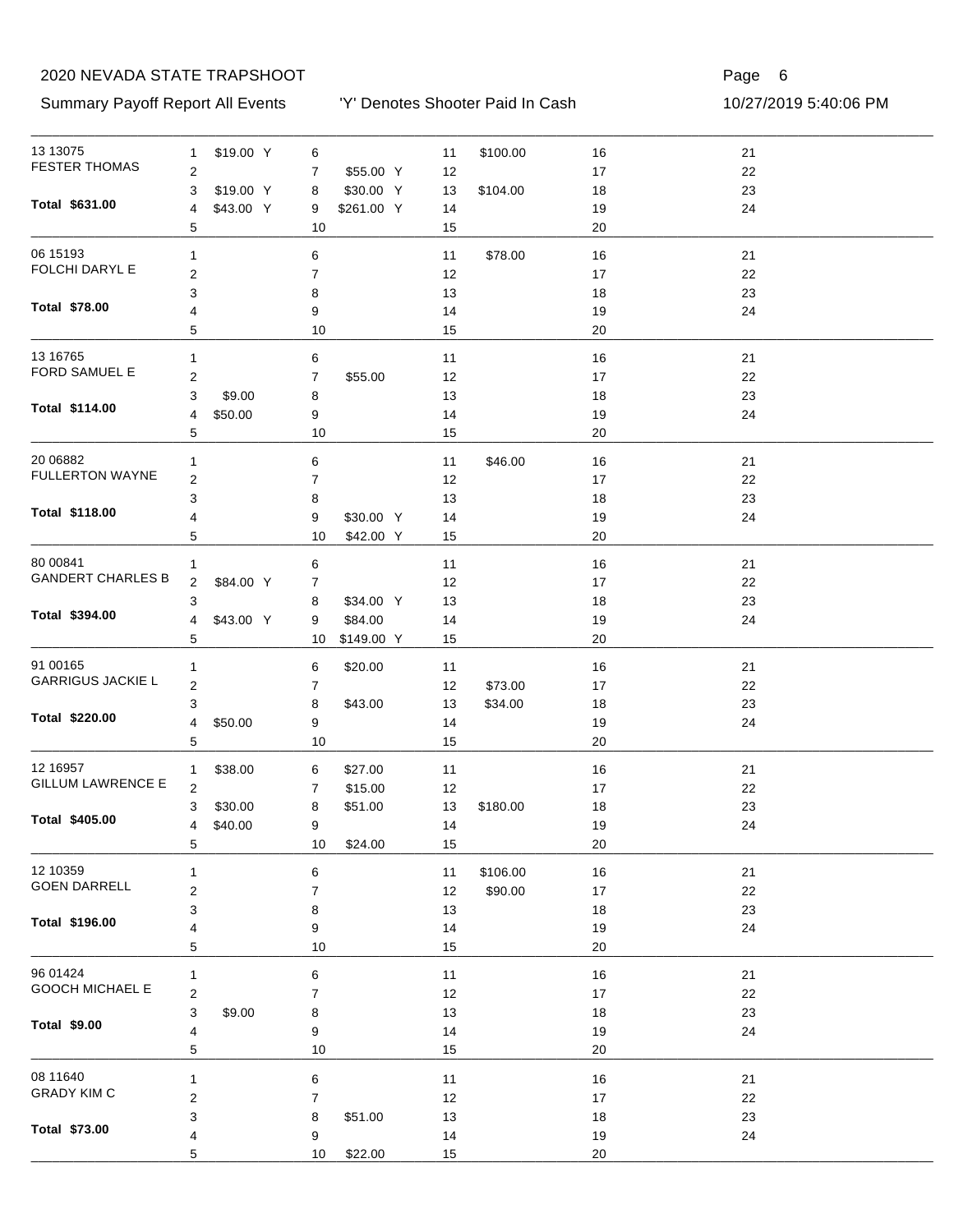Summary Payoff Report All Events 10/27/2019 5:40:06 PM

'Y' Denotes Shooter Paid In Cash

| 84 01899                  | $\mathbf{1}$            |           | 6              |              | 11       |          | $16$     | 21     |
|---------------------------|-------------------------|-----------|----------------|--------------|----------|----------|----------|--------|
| <b>GRADY MIKE E</b>       | $\overline{c}$          |           | $\overline{7}$ | \$11.00      | 12       | \$724.00 | 17       | $22\,$ |
|                           | 3                       | \$19.00   | 8              |              | 13       | \$131.00 | 18       | 23     |
| Total \$2,063.49          | $\overline{4}$          |           |                | 9 \$1,135.49 | 14       |          | 19       | 24     |
|                           | 5                       | \$43.00   | 10             |              | 15       |          | 20       |        |
| 27 08 169                 | 1                       | \$19.00   | 6              |              | 11       |          | $16$     | 21     |
| <b>GREEN ROBERT P</b>     | $\overline{c}$          | \$21.00   | $\overline{7}$ |              | 12       |          | 17       | 22     |
|                           | 3                       |           | 8              |              | 13       |          | $18$     | 23     |
| Total \$40.00             | $\overline{4}$          |           | 9              |              | 14       |          | 19       | 24     |
|                           | 5                       |           | 10             |              | 15       |          | 20       |        |
| 01 15296                  | $\mathbf{1}$            |           | 6              |              |          |          | 16       | 21     |
| <b>GUDAHL LINDA A</b>     | $\overline{c}$          |           | $\overline{7}$ |              | 11       |          | 17       | 22     |
|                           | 3                       |           |                |              | 12       |          |          | 23     |
| Total \$52.00             | 4                       |           | 8<br>9         |              | 13       | \$52.00  | 18       | 24     |
|                           | 5                       |           | 10             |              | 14<br>15 |          | 19<br>20 |        |
|                           |                         |           |                |              |          |          |          |        |
| 11 15738                  | 1                       |           | $\,6$          |              | 11       | \$150.00 | 16       | 21     |
| <b>HAMMER ART</b>         | $\boldsymbol{2}$        |           | $\overline{7}$ |              | 12       |          | 17       | 22     |
|                           | 3                       |           | 8              |              | 13       |          | 18       | 23     |
| Total \$150.00            | 4                       |           | 9              |              | 14       |          | 19       | 24     |
|                           | 5                       |           | 10             |              | 15       |          | 20       |        |
| 79 00480                  | $\mathbf{1}$            |           | 6              |              | 11       |          | 16       | 21     |
| HANLEY JOE E              | $\boldsymbol{2}$        |           | $\overline{7}$ |              | 12       |          | 17       | 22     |
|                           | 3                       |           | 8              | \$30.00      | 13       |          | 18       | 23     |
| Total \$30.00             | 4                       |           | 9              |              | 14       |          | 19       | 24     |
|                           | 5                       |           | 10             |              | 15       |          | 20       |        |
| 17 72938                  | $\mathbf{1}$            |           | 6              |              | 11       | \$24.00  | 16       | 21     |
| <b>HARDMAN JOHN</b>       | 2                       |           | $\overline{7}$ |              | 12       |          | 17       | 22     |
|                           | 3                       | \$50.00   | 8              |              | 13       |          | 18       | 23     |
| Total \$74.00             | 4                       |           | 9              |              | 14       |          | 19       | 24     |
|                           | 5                       |           | 10             |              | 15       |          | 20       |        |
|                           |                         |           |                |              |          |          |          |        |
| 96 03620<br>HARMS JERRY E | $\mathbf{1}$            |           | 6              | \$20.00      | 11       |          | 16       | 21     |
|                           | 2                       |           | 7              | \$25.00      | 12       |          | 17       | 22     |
| Total \$128.00            | 3                       | \$9.00    | 8              |              | 13       |          | 18       | 23     |
|                           | 4                       |           | 9              |              | 14       |          | 19       | 24     |
|                           | 5                       |           | 10             | \$74.00      | 15       |          | 20       |        |
| 14 16357                  | $\mathbf{1}$            |           | 6              |              | 11       | \$46.00  | $16$     | 21     |
| HARTLEY COLTON            | $\boldsymbol{2}$        |           | $\overline{7}$ |              | 12       |          | $17\,$   | 22     |
|                           | 3                       |           | 8              |              | 13       |          | $18$     | 23     |
| <b>Total \$46.00</b>      | $\overline{4}$          |           | 9              |              | 14       |          | 19       | 24     |
|                           | 5                       |           | 10             |              | 15       |          | 20       |        |
| 02 11733                  | $\mathbf{1}$            |           | 6              | \$20.00      | 11       |          | $16$     | 21     |
| HASTINGS WALT V           | $\overline{\mathbf{c}}$ |           | 7              | \$39.00      | 12       | \$12.00  | 17       | 22     |
|                           | 3                       | \$31.00   | 8              |              | 13       |          | 18       | 23     |
| Total \$168.00            | 4                       | \$18.00   | 9              |              | 14       |          | 19       | 24     |
|                           | 5                       | \$48.00   | 10             |              | 15       |          | 20       |        |
| 04 11634                  |                         |           |                |              |          |          |          |        |
| HEINTZ TRACY STEVEN       | 1<br>$\overline{2}$     | \$40.00 Y | 6              | \$15.00 Y    | 11       | \$26.00  | 16       | 21     |
|                           |                         |           | 7              | \$39.00 Y    | 12       |          | 17       | 22     |
| Total \$344.00            | 3                       | \$9.00 Y  | 8              | \$68.00 Y    | 13       |          | $18$     | 23     |
|                           | 4                       |           | 9              | \$63.00 Y    | 14       |          | 19       | 24     |
|                           | 5                       | \$40.00 Y | 10             | \$44.00 Y    | 15       |          | $20\,$   |        |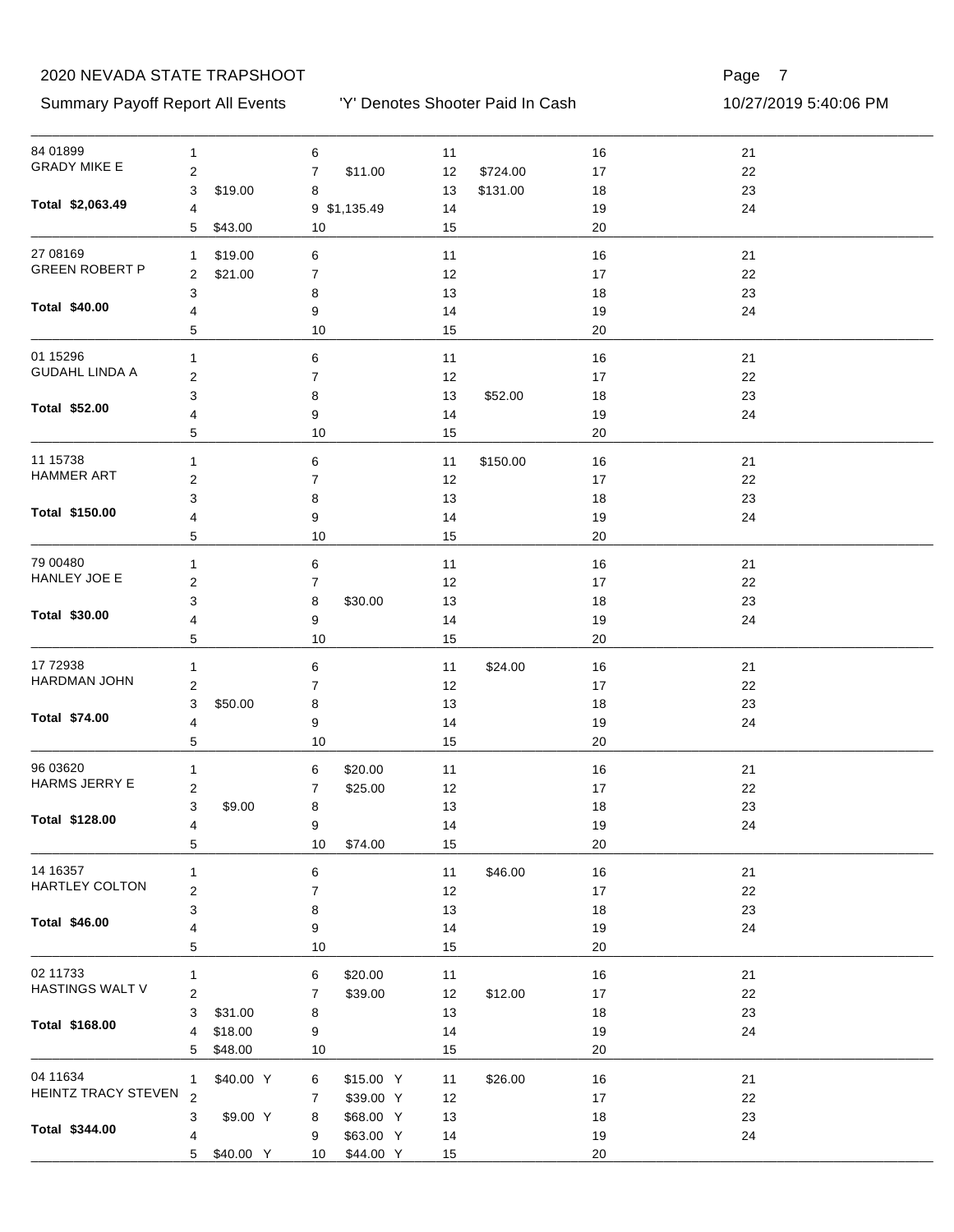#### Summary Payoff Report All Events 10/27/2019 5:40:06 PM

'Y' Denotes Shooter Paid In Cash

| 87 04110                          | \$28.00<br>$\mathbf{1}$ | 6                  | $11$           | 16       | 21 |  |
|-----------------------------------|-------------------------|--------------------|----------------|----------|----|--|
| <b>HEITZ LANNY J</b>              | $\overline{2}$          | 7                  | 12             | $17\,$   | 22 |  |
|                                   | 3<br>\$9.00             | 8                  | 13             | 18       | 23 |  |
| Total \$37.00                     | 4                       | 9                  | 14             | 19       | 24 |  |
|                                   | 5                       | 10                 | 15             | 20       |    |  |
| 07 25594                          | 1                       | 6                  | $11$           | 16       | 21 |  |
| <b>HELLER JIMMY R</b>             | $\overline{\mathbf{c}}$ | \$55.00 Y<br>7     | 12             | 17       | 22 |  |
|                                   | 3<br>\$9.00 Y           | 8                  | 13<br>\$131.00 | 18       | 23 |  |
| Total \$486.00                    | \$96.00 Y<br>4          | 9                  | 14             | 19       | 24 |  |
|                                   | 5 \$195.00 Y            | 10                 | 15             | 20       |    |  |
| 96 05286                          | 1                       | 6                  | 11             | 16       | 21 |  |
| HENDERSON JOE H                   | $\overline{\mathbf{c}}$ | 7                  | 12             | 17       | 22 |  |
|                                   | 3                       | 8<br>\$51.00       | 13             | 18       | 23 |  |
| Total \$151.00                    | 4                       | \$26.00<br>9       | 14             | 19       | 24 |  |
|                                   | 5                       | \$74.00<br>10      | 15             | 20       |    |  |
| 16 22 153                         |                         |                    |                |          |    |  |
| <b>HENSLEY GARRETT</b>            | $\mathbf{1}$            | 6                  | 11             | 16       | 21 |  |
|                                   | $\boldsymbol{2}$        | 7                  | 12             | 17       | 22 |  |
| Total \$244.00                    | 3                       | 8                  | 13<br>\$100.00 | 18       | 23 |  |
|                                   | 4                       | 9<br>\$144.00 Y    | 14             | 19       | 24 |  |
|                                   | 5                       | 10                 | 15             | 20       |    |  |
| 13 16 389                         | $\mathbf{1}$            | 6                  | 11             | 16       | 21 |  |
| <b>HILTON MIKE J</b>              | $\overline{c}$          | \$11.00<br>7       | 12             | 17       | 22 |  |
|                                   | 3                       | 8                  | 13             | 18       | 23 |  |
| Total \$11.00                     | 4                       | 9                  | 14             | 19       | 24 |  |
|                                   | 5                       | $10$               | 15             | 20       |    |  |
| 05 10400                          | 1                       | 6                  | 11             | 16       | 21 |  |
| <b>HOLDEN GREG E</b>              | $\overline{2}$          | 7                  | 12             | 17       | 22 |  |
|                                   | 3<br>\$13.00            | 8<br>\$30.00       | 13             | 18       | 23 |  |
| Total \$135.00                    | 4<br>\$18.00            | 9                  | 14             | 19       | 24 |  |
|                                   | 5                       | 10<br>\$74.00      | 15             | 20       |    |  |
| 95 03693                          | 1                       | 6                  | 11             | 16       | 21 |  |
| HUGHES KYM L                      | $\overline{c}$          | 7                  | 12<br>\$60.00  | 17       | 22 |  |
|                                   | 3                       | 8                  | 13             | 18       | 23 |  |
| Total \$89.00                     | 4                       | 9                  | 14             | $19$     | 24 |  |
|                                   | 5                       | 10<br>\$29.00      | 15             | 20       |    |  |
| 15 15 052                         | 1                       |                    | \$78.00        | $16\,$   | 21 |  |
| HURST SETH E                      | $\boldsymbol{2}$        | 6<br>7             | 11<br>12       |          |    |  |
|                                   |                         |                    |                | $17\,$   | 22 |  |
| Total \$122.00                    | 3                       | 8                  | 13             | 18       | 23 |  |
|                                   | 4<br>5                  | 9<br>10<br>\$44.00 | 14<br>15       | 19<br>20 | 24 |  |
|                                   |                         |                    |                |          |    |  |
| 90 03372<br>HUTCHINGS KENNETH L 2 | 1                       | 6                  | 11             | $16$     | 21 |  |
|                                   |                         | 7<br>\$15.00       | 12             | 17       | 22 |  |
| Total \$44.00                     | 3                       | 8                  | 13             | 18       | 23 |  |
|                                   | 4                       | 9                  | 14             | 19       | 24 |  |
|                                   | 5                       | 10<br>\$29.00      | 15             | 20       |    |  |
| 16 27 264                         | $\mathbf{1}$            | 6                  | 11             | $16\,$   | 21 |  |
| <b>IDEEN DANA R</b>               | $\boldsymbol{2}$        | \$61.00 Y<br>7     | 12             | $17\,$   | 22 |  |
|                                   | 3                       | 8                  | 13             | 18       | 23 |  |
| Total \$61.00                     | 4                       | 9                  | 14             | 19       | 24 |  |
|                                   | 5                       | 10                 | 15             | $20\,$   |    |  |
|                                   |                         |                    |                |          |    |  |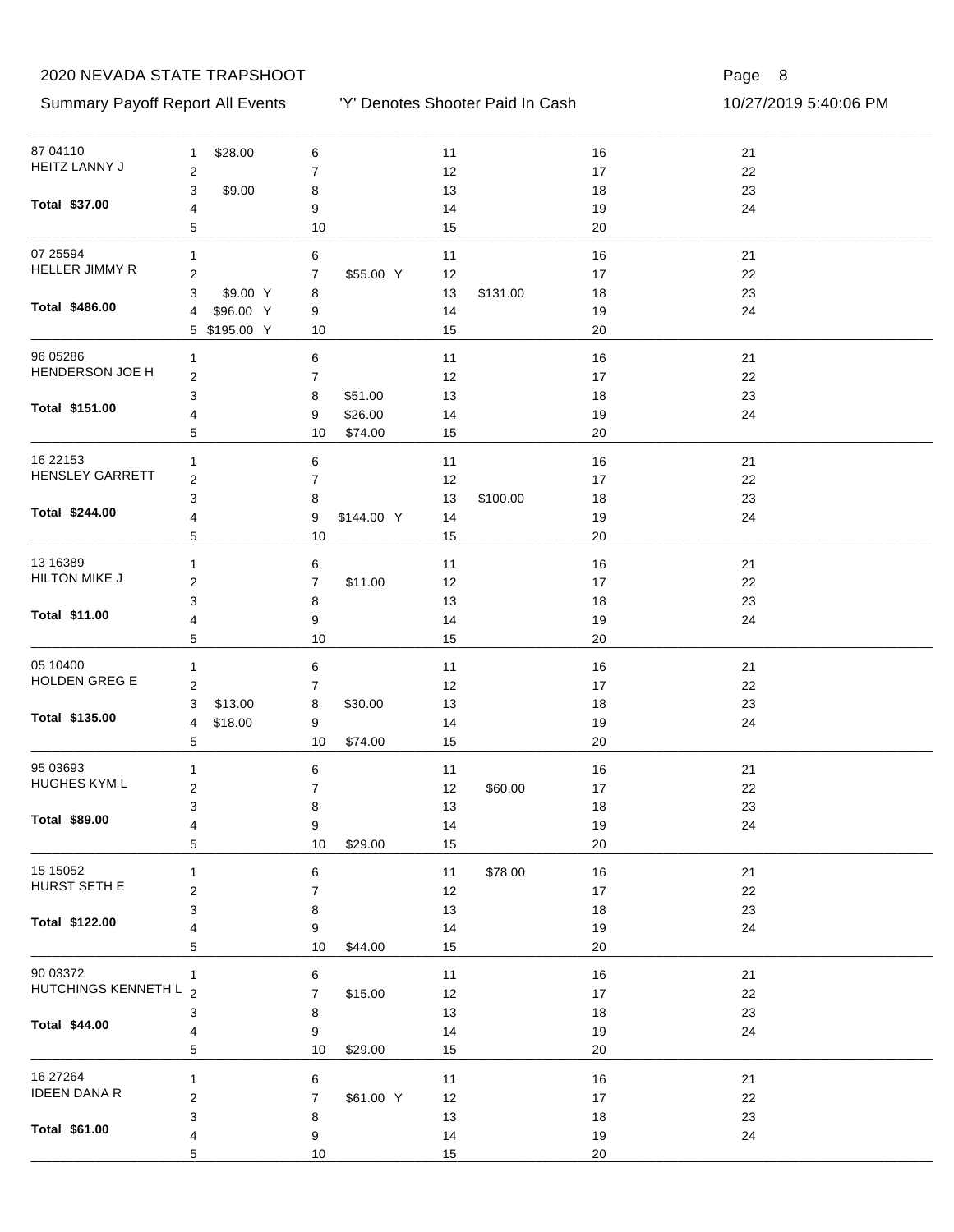#### Summary Payoff Report All Events 10/27/2019 5:40:06 PM

'Y' Denotes Shooter Paid In Cash

| 16 27 265               | $\mathbf{1}$     | 6                           | 11             | 16         | 21       |  |
|-------------------------|------------------|-----------------------------|----------------|------------|----------|--|
| <b>IDEEN KIMBERLY K</b> | 2                | $\overline{7}$<br>\$61.00 Y | \$93.00<br>12  | $17\,$     | 22       |  |
|                         | 3                | 8                           | \$41.00<br>13  | 18         | 23       |  |
| Total \$519.00          | 4                | 9                           | 14             | 19         | 24       |  |
|                         | 5                | 10<br>\$324.00              | 15             | 20         |          |  |
| 05 14626                | 1                | 6                           | 11             | $16$       | 21       |  |
| JACKSON CHARLES W       | $\overline{2}$   | 7                           | 12             | 17         | 22       |  |
|                         | 3                | 8                           | 13             | 18         | 23       |  |
| Total \$52.00           | 4                | \$23.00<br>9                | 14             | 19         | 24       |  |
|                         | 5                | 10<br>\$29.00               | 15             | 20         |          |  |
| 13 16402                | $\mathbf{1}$     | 6                           | 11             | 16         | 21       |  |
| <b>JACKSON TAMMY G</b>  | $\boldsymbol{2}$ | 7                           | 12             | 17         | 22       |  |
|                         | 3                | 8                           | 13             | 18         | 23       |  |
| Total \$48.00           | 4                | \$26.00<br>9                | 14             | 19         | 24       |  |
|                         | 5                | 10<br>\$22.00               | 15             | 20         |          |  |
| 08 12768                |                  |                             |                |            |          |  |
| JAMES KENNETH D         | \$37.00 Y<br>1   | \$42.00<br>6                | \$285.00<br>11 | 16         | 21       |  |
|                         | \$45.00 Y<br>2   | \$189.00 Y<br>7             | \$146.00<br>12 | 17         | 22       |  |
| Total \$1,221.00        | 3 \$168.00 Y     | 8                           | 13             | 18         | 23       |  |
|                         | 4 \$213.00 Y     | 9                           | 14             | 19         | 24       |  |
|                         | \$96.00 Y<br>5   | 10                          | 15             | 20         |          |  |
| 91 03251                | $\mathbf{1}$     | 6                           | \$184.00<br>11 | 16         | 21       |  |
| JOHNSON ANDY P          | $\overline{2}$   | 7                           | 12             | 17         | 22       |  |
|                         | 3                | 8                           | 13             | 18         | 23       |  |
| Total \$184.00          | 4                | 9                           | 14             | 19         | 24       |  |
|                         | 5                | 10                          | 15             | 20         |          |  |
| 93 05 682               | 1                | 6<br>\$36.00                | 11             | 16         | 21       |  |
| JOHNSON BODIE R         | 2                | $\overline{7}$              | 12<br>\$62.00  | 17         | 22       |  |
|                         | 3<br>\$21.00     | 8                           | 13             | 18         | 23       |  |
| Total \$205.00          | 4                | 9                           | 14             | 19         | 24       |  |
|                         | 5<br>\$64.00     | 10<br>\$22.00               | 15             | 20         |          |  |
| 15 15 470               | 1                | 6                           | \$240.00<br>11 | 16         | 21       |  |
| JOHNSON GARY L          | $\boldsymbol{2}$ |                             |                |            |          |  |
|                         | 3                | 7                           | 12<br>13       | 17         | 22<br>23 |  |
| Total \$339.00          | 4                | 8<br>\$70.00 Y<br>9         | 14             | 18<br>$19$ | 24       |  |
|                         | 5                | \$29.00 Y<br>10             | 15             | 20         |          |  |
|                         |                  |                             |                |            |          |  |
| 33 02829                | $\mathbf{1}$     | 6                           | \$40.00<br>11  | $16\,$     | 21       |  |
| JOHNSON JR SAMUEL G 2   |                  | 7                           | 12             | $17\,$     | 22       |  |
| Total \$103.00          | 3                | 8                           | 13<br>\$34.00  | 18         | 23       |  |
|                         | 4                | 9                           | 14             | $19$       | 24       |  |
|                         | 5                | 10<br>\$29.00               | 15             | 20         |          |  |
| 52 03372                | 1                | 6                           | \$284.00<br>11 | $16\,$     | 21       |  |
| JOHNSON STEVE P         | 2                | 7                           | 12             | $17\,$     | 22       |  |
|                         | 3                | 8                           | 13             | 18         | 23       |  |
| Total \$284.00          | 4                | 9                           | 14             | 19         | 24       |  |
|                         | 5                | $10$                        | 15             | 20         |          |  |
| 13 16 654               | 1                | 6                           | 11             | $16\,$     | 21       |  |
| JOHNSON WARREN W        | 2                | 7                           | 12             | 17         | 22       |  |
|                         | 3                | 8                           | 13<br>\$120.00 | 18         | 23       |  |
| Total \$120.00          | 4                | 9                           | 14             | 19         | 24       |  |
|                         | 5                | 10                          | 15             | 20         |          |  |
|                         |                  |                             |                |            |          |  |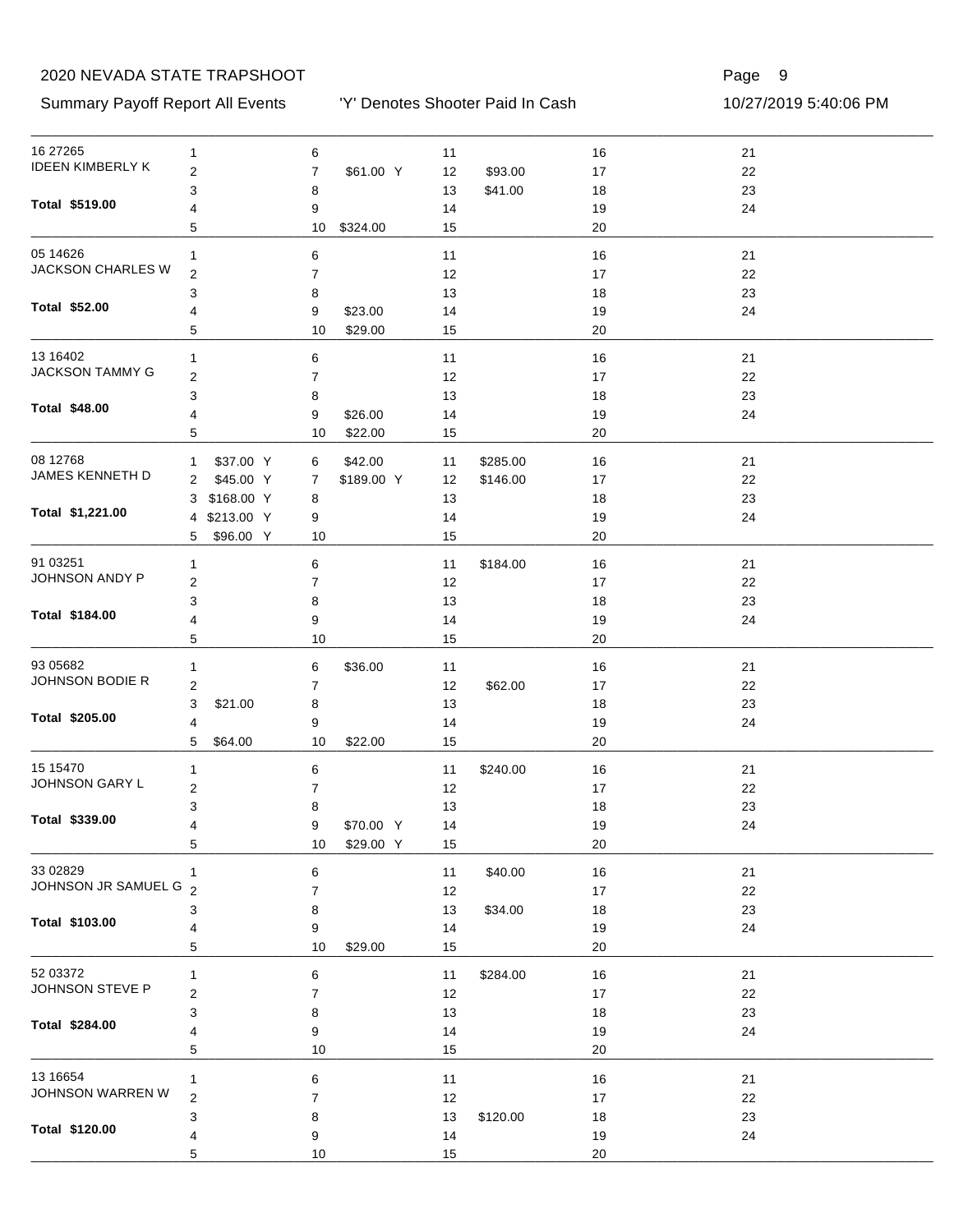Summary Payoff Report All Events 10/27/2019 5:40:06 PM

'Y' Denotes Shooter Paid In Cash

| 89 07026                           | \$57.00<br>$\mathbf{1}$            | \$33.00<br>6                     | $11$           | $16$     | 21       |
|------------------------------------|------------------------------------|----------------------------------|----------------|----------|----------|
| JONES DARRELL T                    | $\overline{c}$<br>\$42.00          | \$25.00<br>7                     | 12             | 17       | $22\,$   |
|                                    | 3<br>\$30.00                       | 8                                | 13             | $18$     | 23       |
| Total \$187.00                     | 4                                  | 9                                | 14             | 19       | 24       |
|                                    | 5                                  | 10                               | 15             | 20       |          |
| 78 11088                           | \$16.00 Y<br>$\mathbf{1}$          | 6                                | 11             | $16$     | 21       |
| JORGENSEN GLEN A                   | \$21.00 Y<br>2                     | \$25.00 Y<br>7                   | 12             | 17       | 22       |
|                                    | \$30.00 Y<br>3                     | \$43.00 Y<br>8                   | 13             | 18       | 23       |
| Total \$179.00                     | 4                                  |                                  |                |          | 24       |
|                                    | \$18.00 Y<br>\$26.00 Y<br>5        | 9<br>10                          | 14<br>15       | 19<br>20 |          |
|                                    |                                    |                                  |                |          |          |
| 81 05350<br>KAFFAR TIMOTHY J       | \$168.00 Y<br>$\mathbf{1}$         | 6                                | 11             | 16       | 21       |
|                                    | $\overline{2}$                     | \$25.00 Y<br>7                   | 12             | 17       | 22       |
| Total \$242.00                     | 3<br>\$19.00 Y                     | \$30.00 Y<br>8                   | 13             | 18       | 23       |
|                                    | 4                                  | 9                                | 14             | 19       | 24       |
|                                    | 5                                  | 10                               | 15             | 20       |          |
| 78 01578                           | $\mathbf{1}$                       | 6<br>\$55.00                     | 11<br>\$284.00 | 16       | 21       |
| KELLY JOHN E                       | $\boldsymbol{2}$                   | 7<br>\$16.00                     | 12             | 17       | 22       |
|                                    | 3                                  | 8                                | 13             | 18       | 23       |
| Total \$355.00                     | 4                                  | 9                                | 14             | 19       | 24       |
|                                    | 5                                  | 10                               | 15             | 20       |          |
| 06 16561                           | 1                                  | 6<br>\$41.00                     | \$46.00<br>11  | 16       | 21       |
| <b>KNOX BILL</b>                   | $\overline{c}$                     | $\overline{7}$                   | 12             | 17       | 22       |
|                                    | 3                                  | 8                                | 13             | 18       | 23       |
| Total \$161.00                     | 4                                  | 9                                | 14             | 19       | 24       |
|                                    | 5                                  | 10<br>\$74.00                    | 15             | 20       |          |
| 90 02192                           |                                    |                                  |                |          |          |
| <b>LAMPING RON D</b>               | $\mathbf{1}$                       | 6                                | 11<br>\$40.00  | 16       | 21       |
|                                    | $\overline{\mathbf{c}}$            | $\overline{7}$                   | 12             | 17       | 22       |
| Total \$542.00                     | 3<br>\$30.00 Y<br>\$18.00 Y<br>4   | 8                                | 13             | 18       | 23<br>24 |
|                                    | 5                                  | \$410.00<br>9<br>\$44.00 Y<br>10 | 14<br>15       | 19<br>20 |          |
|                                    |                                    |                                  |                |          |          |
| 80 00711<br><b>LARKIN THOMAS W</b> | $\mathbf{1}$                       | 6                                | 11             | 16       | 21       |
|                                    | $\mathbf 2$                        | 7                                | 12             | 17       | 22       |
| Total \$50.00                      | 3                                  | 8                                | 13             | 18       | 23       |
|                                    | \$50.00<br>$\overline{4}$          | 9                                | 14             | 19       | 24       |
|                                    | 5                                  | 10                               | 15             | 20       |          |
| 80 00712                           | \$16.00<br>1                       | 6                                | 11<br>\$78.00  | $16$     | 21       |
| <b>LARKIN VICKIE L</b>             | $\overline{\mathbf{c}}$<br>\$42.00 | \$11.00<br>7                     | 12             | 17       | 22       |
|                                    | 3<br>\$13.00                       | \$30.00<br>8                     | 13             | $18$     | 23       |
| Total \$271.00                     | 4                                  | \$52.00<br>9                     | 14             | 19       | 24       |
|                                    | 5                                  | \$29.00<br>10                    | 15             | 20       |          |
| 89 00580                           | 1                                  | 6                                | 11             | $16$     | 21       |
| LEWIS JEFFREY M                    | $\boldsymbol{2}$                   | 7                                | 12             | 17       | $22\,$   |
|                                    | 3                                  | 8                                | 13<br>\$166.00 | 18       | 23       |
| Total \$166.00                     | 4                                  | 9                                | 14             | 19       | 24       |
|                                    | 5                                  | $10$                             | 15             | 20       |          |
|                                    |                                    |                                  |                |          |          |
| 17 74 266<br>LINDAHL CHUCK O       | 1                                  | 6                                | 11             | $16$     | 21       |
|                                    | $\overline{\mathbf{c}}$            | 7                                | 12             | 17       | $22\,$   |
| Total \$100.00                     | 3                                  | 8                                | 13<br>\$100.00 | 18       | 23       |
|                                    | 4                                  | 9                                | 14             | 19       | 24       |
|                                    | 5                                  | 10                               | 15             | 20       |          |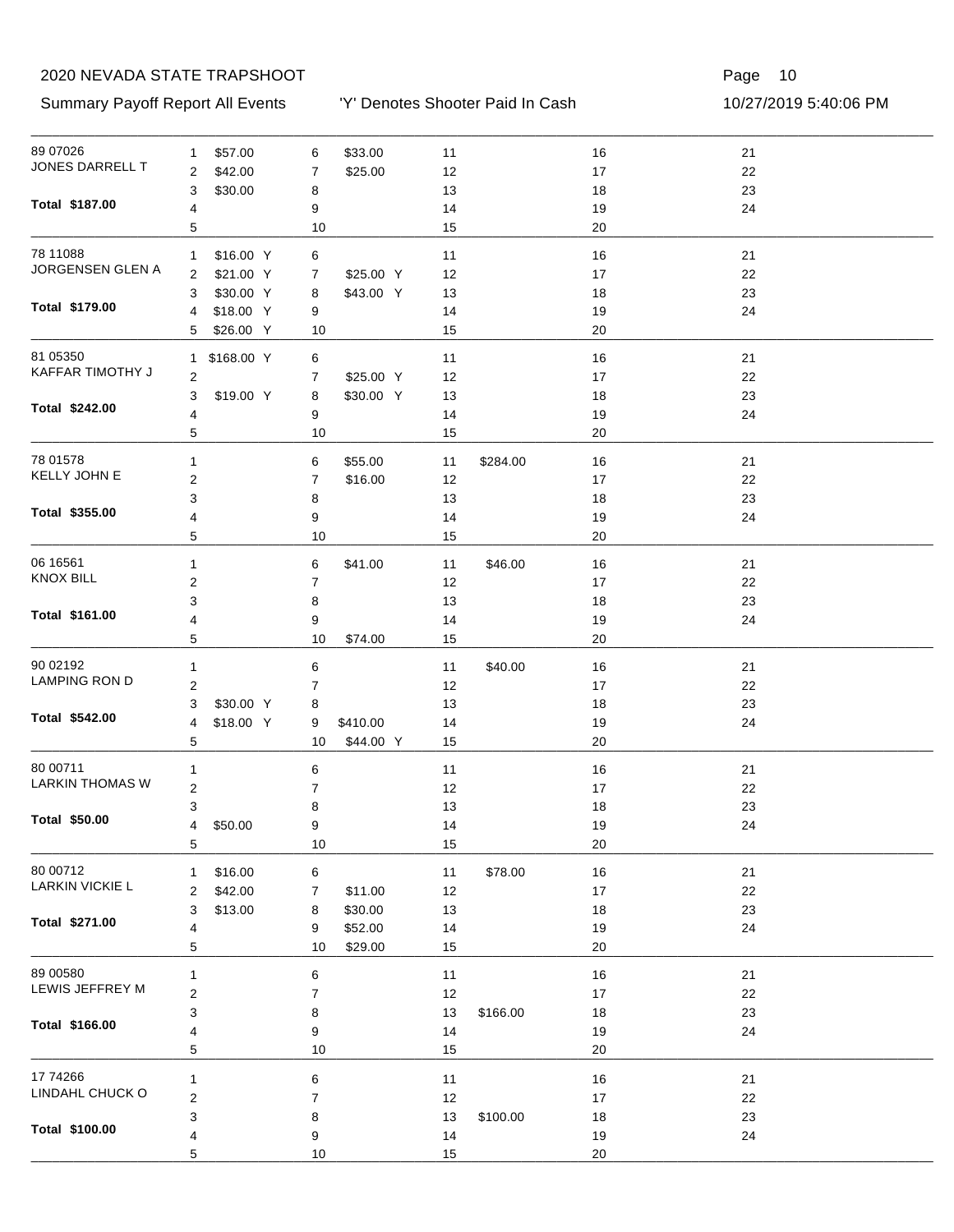#### Summary Payoff Report All Events 10/27/2019 5:40:06 PM

'Y' Denotes Shooter Paid In Cash

| 87 05069                         | 1                       |           | 6                |                      | 11       |               | 16       | 21   |  |
|----------------------------------|-------------------------|-----------|------------------|----------------------|----------|---------------|----------|------|--|
| LOBO KENNETH R                   | $\overline{\mathbf{c}}$ | \$42.00   | $\boldsymbol{7}$ |                      | 12       |               | $17$     | 22   |  |
|                                  | 3                       |           | 8                |                      | 13       |               | 18       | 23   |  |
| Total \$42.00                    | 4                       |           | 9                |                      | 14       |               | 19       | 24   |  |
|                                  | 5                       |           | 10               |                      | 15       |               | 20       |      |  |
| 92 04 002                        | 1                       |           | 6                | \$83.00              | 11       |               | 16       | 21   |  |
| LOVELESS II MITCHEL              | $\overline{2}$          |           | $\overline{7}$   |                      |          |               | 17       | 22   |  |
|                                  | 3                       | \$31.00   |                  | \$239.00             | 12       | 13 \$1,182.00 | 18       | 23   |  |
| Total \$2,117.35                 | 4                       |           | 8                |                      |          |               |          | 24   |  |
|                                  | 5                       |           | 9<br>10          | \$126.00<br>\$456.35 | 14<br>15 |               | 19<br>20 |      |  |
|                                  |                         |           |                  |                      |          |               |          |      |  |
| 89 04512                         | 1                       |           | 6                |                      | 11       |               | 16       | 21   |  |
| LOVELESS M ALAN                  | $\overline{\mathbf{c}}$ |           | $\boldsymbol{7}$ |                      | 12       |               | 17       | 22   |  |
| Total \$24.00                    | 3                       |           | 8                |                      | 13       |               | 18       | 23   |  |
|                                  | 4                       |           | 9                |                      | 14       |               | 19       | 24   |  |
|                                  | 5                       |           | 10               | \$24.00              | 15       |               | 20       |      |  |
| 07 61041                         | 1                       |           | 6                |                      | 11       |               | 16       | 21   |  |
| <b>MARILUCH TAMMY</b>            | 2                       |           | 7                |                      | 12       |               | 17       | 22   |  |
|                                  | 3                       |           | 8                |                      | 13       |               | 18       | 23   |  |
| Total \$24.00                    | 4                       |           | 9                |                      | 14       |               | 19       | 24   |  |
|                                  | 5                       |           | 10               | \$24.00              | 15       |               | 20       |      |  |
|                                  |                         |           |                  |                      |          |               |          |      |  |
| 08 16059<br><b>MARTIN LYNN E</b> | $\mathbf{1}$            |           | 6                | \$41.00              | 11       |               | 16       | 21   |  |
|                                  | $\overline{\mathbf{c}}$ |           | $\overline{7}$   |                      | 12       |               | 17       | 22   |  |
| Total \$107.00                   | 3                       |           | 8                | \$40.00              | 13       |               | 18       | 23   |  |
|                                  | 4                       |           | 9                |                      | 14       |               | 19       | 24   |  |
|                                  | 5                       | \$26.00   | 10               |                      | 15       |               | 20       |      |  |
| 81 07286                         | 1                       | \$55.00 Y | 6                |                      | 11       |               | 16       | 21   |  |
| MAXWELL JOHN F                   | 2                       |           | 7                | \$11.00 Y            | 12       |               | 17       | 22   |  |
|                                  | 3                       | \$52.00 Y | 8                |                      | 13       |               | 18       | 23   |  |
| Total \$136.00                   | 4                       | \$18.00 Y | 9                |                      | 14       |               | 19       | 24   |  |
|                                  | 5                       |           | 10               |                      | 15       |               | 20       |      |  |
| 01 11288                         | 1                       |           | 6                |                      | 11       |               | 16       | 21   |  |
| MCGARR RONALD P                  | $\overline{\mathbf{c}}$ |           | $\overline{7}$   | \$39.00              | 12       |               | 17       | 22   |  |
|                                  | 3                       |           | 8                |                      | 13       |               | 18       | 23   |  |
| Total \$113.00                   | 4                       |           | 9                |                      | 14       |               | 19       | 24   |  |
|                                  | 5                       |           | 10               | \$74.00              | 15       |               | 20       |      |  |
|                                  |                         |           |                  |                      |          |               |          |      |  |
| 17 39974                         | 1                       |           | 6                |                      | 11       |               | 16       | $21$ |  |
| MCQUADE JOHN                     | $\overline{\mathbf{c}}$ |           | 7                | \$15.00              | 12       |               | $17\,$   | 22   |  |
| Total \$74.00                    | 3                       | \$9.00    | 8                |                      | $13$     |               | 18       | 23   |  |
|                                  | 4                       | \$18.00   | 9                | \$10.00              | 14       |               | 19       | 24   |  |
|                                  | 5                       |           | 10               | \$22.00              | 15       |               | 20       |      |  |
| 95 00730                         | 1                       |           | 6                |                      | 11       |               | 16       | 21   |  |
| MERCADANTE SAL F                 | $\overline{\mathbf{c}}$ |           | $\overline{7}$   | \$15.00              | 12       |               | 17       | 22   |  |
|                                  | 3                       |           | 8                |                      | $13$     |               | 18       | 23   |  |
| Total \$15.00                    | 4                       |           | 9                |                      | 14       |               | 19       | 24   |  |
|                                  | 5                       |           | 10               |                      | 15       |               | 20       |      |  |
| 85 06640                         |                         |           |                  |                      |          |               |          |      |  |
| MICHAELIS MIKE V                 | $\mathbf{1}$            |           | 6                | \$15.00              | 11       |               | 16       | $21$ |  |
|                                  | $\overline{\mathbf{c}}$ |           | 7                | \$11.00              | 12       | \$120.00      | $17\,$   | 22   |  |
| Total \$842.00                   | 3                       | \$128.00  | 8                | \$63.00              | $13$     |               | 18       | 23   |  |
|                                  | 4                       | \$94.00   | 9                | \$342.00             | 14       |               | 19       | 24   |  |
|                                  | 5                       | \$40.00   | 10               | \$29.00              | 15       |               | 20       |      |  |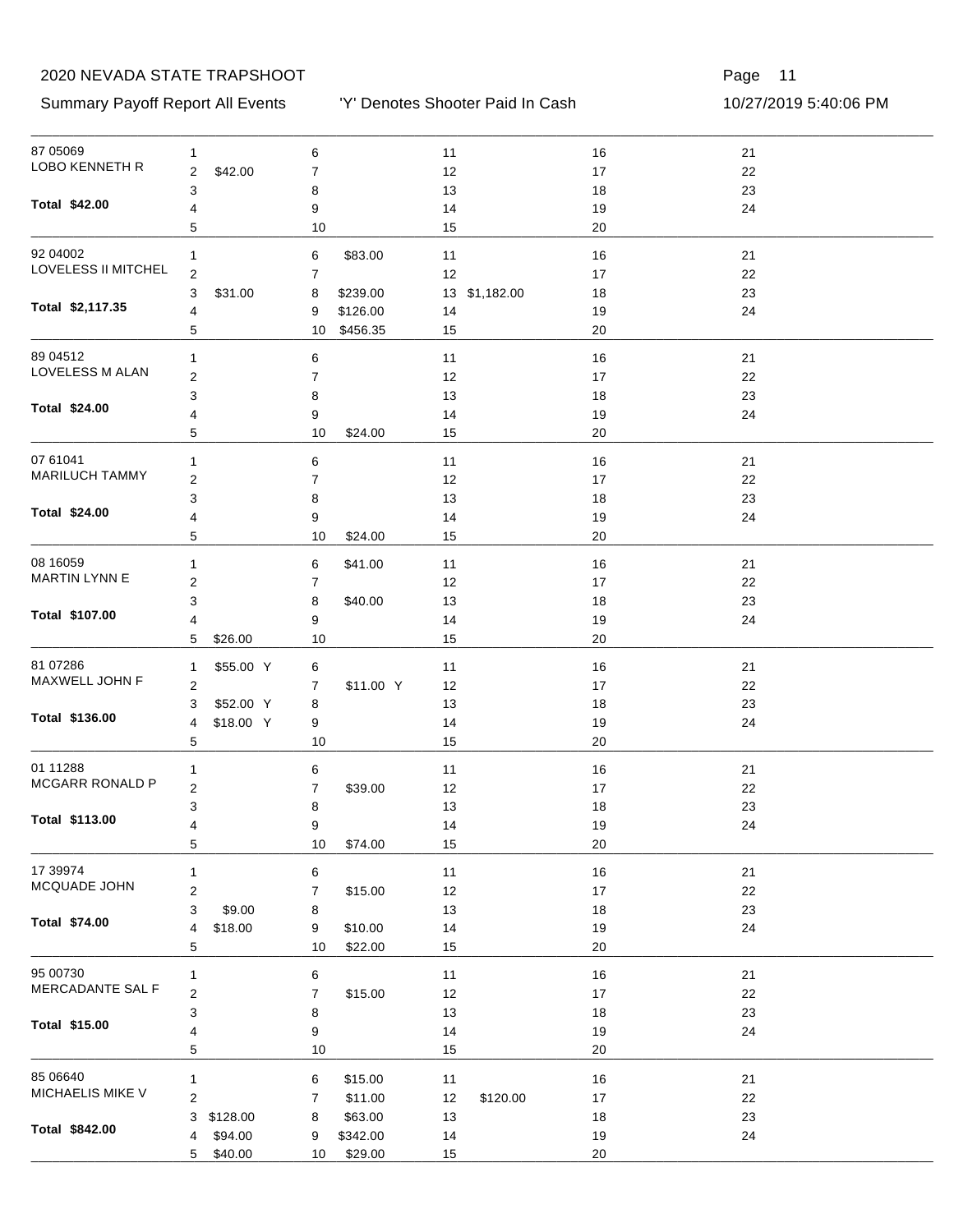#### Summary Payoff Report All Events 10/27/2019 5:40:06 PM

'Y' Denotes Shooter Paid In Cash

| 15 11 678                       | $\mathbf{1}$     |           | 6                |           | $11$ |          | 16     | 21 |
|---------------------------------|------------------|-----------|------------------|-----------|------|----------|--------|----|
| <b>MILLER RON</b>               | $\overline{c}$   |           | $\boldsymbol{7}$ |           | 12   |          | $17\,$ | 22 |
|                                 | 3                |           | 8                |           | 13   | \$300.00 | 18     | 23 |
| Total \$300.00                  | 4                |           | 9                |           | 14   |          | 19     | 24 |
|                                 | 5                |           | 10               |           | 15   |          | 20     |    |
| 01 15487                        | 1                |           | 6                |           | 11   | \$40.00  | 16     | 21 |
| MLYNARZ KENNETH J               | $\overline{c}$   |           | 7                |           | 12   |          | 17     | 22 |
|                                 | 3                |           | 8                |           | 13   |          | 18     | 23 |
| Total \$69.00                   | 4                |           | 9                |           | 14   |          | 19     | 24 |
|                                 | 5                |           | 10               | \$29.00   | 15   |          | 20     |    |
| 89 02032                        | 1                | \$22.00   | 6                |           | 11   |          | 16     | 21 |
| NEISS LYLE G                    | $\overline{c}$   |           | 7                |           | 12   |          | 17     | 22 |
|                                 | 3                |           | 8                |           | 13   |          | 18     | 23 |
| <b>Total \$22.00</b>            | 4                |           | 9                |           | 14   |          | 19     | 24 |
|                                 | 5                |           | 10               |           | 15   |          | 20     |    |
| 92 02986                        |                  |           |                  |           |      |          |        |    |
| NUTT GREG L                     | $\mathbf{1}$     |           | 6                |           | 11   |          | 16     | 21 |
|                                 | $\overline{c}$   |           | 7                |           | 12   |          | 17     | 22 |
| Total \$27.00                   | 3                |           | 8                |           | 13   |          | 18     | 23 |
|                                 | 4                | \$27.00   | 9                |           | 14   |          | 19     | 24 |
|                                 | 5                |           | 10               |           | 15   |          | 20     |    |
| 27 14 62 6                      | 1                |           | 6                |           | 11   | \$78.00  | 16     | 21 |
| OSBORN JOHN G                   | $\overline{c}$   |           | 7                | \$16.00   | 12   |          | 17     | 22 |
|                                 | 3                | \$30.00   | 8                |           | 13   |          | 18     | 23 |
| Total \$191.00                  | 4                |           | 9                | \$23.00   | 14   |          | 19     | 24 |
|                                 | 5                |           | 10               | \$44.00   | 15   |          | 20     |    |
| 97 00770                        | 1                |           | 6                |           | 11   |          | 16     | 21 |
| OTTESEN STEVE M                 | $\boldsymbol{2}$ |           | 7                | \$16.00   | 12   | \$120.00 | 17     | 22 |
|                                 | 3                |           | 8                |           | 13   |          | 18     | 23 |
| Total \$136.00                  | 4                |           | 9                |           | 14   |          | 19     | 24 |
|                                 | 5                |           | 10               |           | 15   |          | 20     |    |
|                                 |                  |           |                  |           |      |          |        |    |
| 17 76973<br><b>OTTO MAXWELL</b> | $\mathbf{1}$     |           | 6                |           | 11   |          | 16     | 21 |
|                                 | $\boldsymbol{2}$ |           | 7                | \$84.00 Y | 12   |          | 17     | 22 |
| Total \$84.00                   | 3                |           | 8                |           | 13   |          | 18     | 23 |
|                                 | 4                |           | 9                |           | 14   |          | 19     | 24 |
|                                 | 5                |           | 10               |           | 15   |          | 20     |    |
| 19 21011                        | $\mathbf{1}$     |           | 6                |           | $11$ | \$61.00  | $16$   | 21 |
| PALMER TERRY D                  | $\boldsymbol{2}$ |           | 7                |           | 12   |          | $17\,$ | 22 |
|                                 | 3                |           | 8                |           | 13   |          | 18     | 23 |
| Total \$230.00                  | 4                | \$43.00 Y | 9                | \$126.00  | 14   |          | 19     | 24 |
|                                 | 5                |           | 10               |           | 15   |          | $20\,$ |    |
| 99 11984                        | 1                |           | 6                |           | $11$ |          | $16$   | 21 |
| PAPPAS JACOB J                  | $\boldsymbol{2}$ |           | $\boldsymbol{7}$ |           | 12   | \$90.00  | $17\,$ | 22 |
|                                 | 3                |           | 8                |           | 13   | \$34.00  | 18     | 23 |
| Total \$124.00                  | 4                |           | 9                |           | 14   |          | 19     | 24 |
|                                 | 5                |           | $10$             |           | 15   |          | $20\,$ |    |
| 89 03964                        |                  |           |                  |           |      |          |        |    |
| PATTERSON DAVID L               | $\mathbf{1}$     |           | 6                |           | $11$ |          | $16$   | 21 |
|                                 | $\overline{c}$   |           | 7                |           | 12   |          | $17$   | 22 |
| Total \$102.00                  | 3                | \$9.00 Y  | 8                | \$51.00 Y | 13   |          | 18     | 23 |
|                                 | 4                | \$18.00 Y | 9                |           | 14   |          | 19     | 24 |
|                                 | 5                |           | 10               | \$24.00 Y | 15   |          | 20     |    |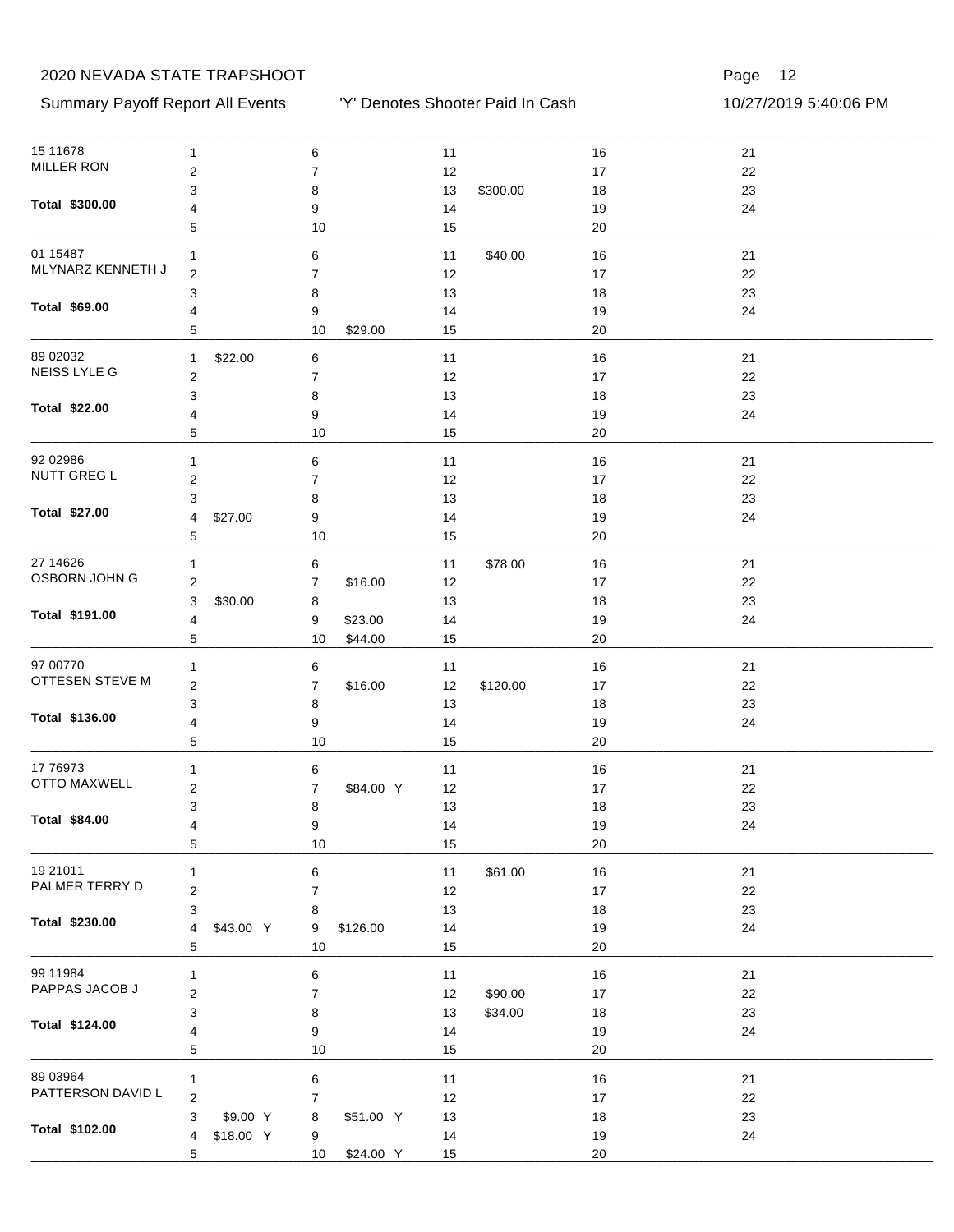Summary Payoff Report All Events 10/27/2019 5:40:06 PM

'Y' Denotes Shooter Paid In Cash

| 15 14490                   | $\mathbf{1}$     | 6                | 11<br>\$120.00 | 16     | 21 |  |
|----------------------------|------------------|------------------|----------------|--------|----|--|
| PATTI LLOYD J              | $\boldsymbol{2}$ | 7                | 12             | $17\,$ | 22 |  |
|                            | 3<br>\$9.00 Y    | 8                | 13             | 18     | 23 |  |
| Total \$129.00             | 4                | 9                | 14             | 19     | 24 |  |
|                            | 5                | 10               | 15             | 20     |    |  |
| 28 11128                   | 1                | \$35.00<br>6     | $11$           | 16     | 21 |  |
| PETERSON CURTIS            | $\overline{c}$   | \$33.00 Y<br>7   | 12             | 17     | 22 |  |
|                            | 3<br>\$30.00 Y   | \$30.00 Y<br>8   | 13             | 18     | 23 |  |
| Total \$138.00             | 4                | \$10.00 Y<br>9   | 14             | 19     | 24 |  |
|                            | 5                | 10               | 15             | 20     |    |  |
| 99 12726                   |                  |                  |                |        |    |  |
| PHILIPP CLAYTON F          | 1                | 6                | \$100.00<br>11 | 16     | 21 |  |
|                            | $\boldsymbol{2}$ | 7                | 12             | 17     | 22 |  |
| Total \$100.00             | 3                | 8                | 13             | 18     | 23 |  |
|                            | 4                | 9                | 14             | 19     | 24 |  |
|                            | 5                | 10               | 15             | 20     |    |  |
| 18 57130                   | 1                | 6                | \$471.00<br>11 | 16     | 21 |  |
| PIERSON MITCHELL A         | $\overline{2}$   | 7                | 12<br>\$18.00  | 17     | 22 |  |
|                            | 3                | 8                | 13<br>\$52.00  | 18     | 23 |  |
| Total \$607.00             | 4                | 9<br>\$37.00     | 14             | 19     | 24 |  |
|                            | 5                | 10<br>\$29.00    | 15             | 20     |    |  |
| 84 06745                   | \$12.00<br>1     | 6                | 11             | 16     | 21 |  |
| PREESHL BRET O             | \$21.00<br>2     | 7                | 12<br>\$60.00  | 17     | 22 |  |
|                            | 3                | 8                | 13             | 18     | 23 |  |
| Total \$159.00             | 4<br>\$18.00     | 9<br>\$26.00     | 14             | 19     | 24 |  |
|                            | 5                | \$22.00<br>10    | 15             | 20     |    |  |
| 05 17247                   | \$19.00<br>1     | 6<br>\$33.00     | 11             | 16     | 21 |  |
| PROCKISH DAN J             | $\overline{2}$   | 7<br>\$15.00     | 12             | 17     | 22 |  |
|                            | 3<br>\$13.00     | 8                | 13             | 18     | 23 |  |
| Total \$80.00              | 4                | 9                | 14             | 19     | 24 |  |
|                            | 5                | 10               | 15             | 20     |    |  |
|                            |                  |                  |                |        |    |  |
| 16 21 659<br>RIDGE JACOB R | 1                | 6                | 11             | 16     | 21 |  |
|                            | $\overline{c}$   | 7                | 12             | 17     | 22 |  |
| Total \$120.00             | 3                | 8                | 13<br>\$90.00  | 18     | 23 |  |
|                            | 4                | \$30.00 Y<br>9   | 14             | $19$   | 24 |  |
|                            | 5                | 10               | 15             | 20     |    |  |
| 16 21 658                  | 1                | 6                | \$62.00<br>11  | $16$   | 21 |  |
| RIDGE JAMIE L              | $\boldsymbol{2}$ | 7                | 12             | $17\,$ | 22 |  |
|                            | 3                | 8                | 13<br>\$34.00  | 18     | 23 |  |
| Total \$96.00              | 4                | 9                | 14             | 19     | 24 |  |
|                            | 5                | $10$             | 15             | 20     |    |  |
| 18 50701                   | 1                | 6<br>\$69.00     | 11             | 16     | 21 |  |
| RIDINGER BRIAN D           | $\boldsymbol{2}$ | $\boldsymbol{7}$ | \$45.00<br>12  | 17     | 22 |  |
|                            | 3                | 8                | 13             | 18     | 23 |  |
| Total \$362.00             | \$200.00<br>4    | 9                | 14             | 19     | 24 |  |
|                            | 5<br>\$48.00     | 10               | 15             | 20     |    |  |
| 04 07002                   |                  |                  |                |        |    |  |
| ROBB TIM                   | $\mathbf{1}$     | 6                | 11             | $16\,$ | 21 |  |
|                            | $\overline{c}$   | 7                | 12             | $17\,$ | 22 |  |
| Total \$305.00             | \$58.00 Y<br>3   | 8                | 13             | 18     | 23 |  |
|                            | \$50.00 Y<br>4   | \$158.00 Y<br>9  | 14             | 19     | 24 |  |
|                            | \$39.00 Y<br>5   | 10               | 15             | $20\,$ |    |  |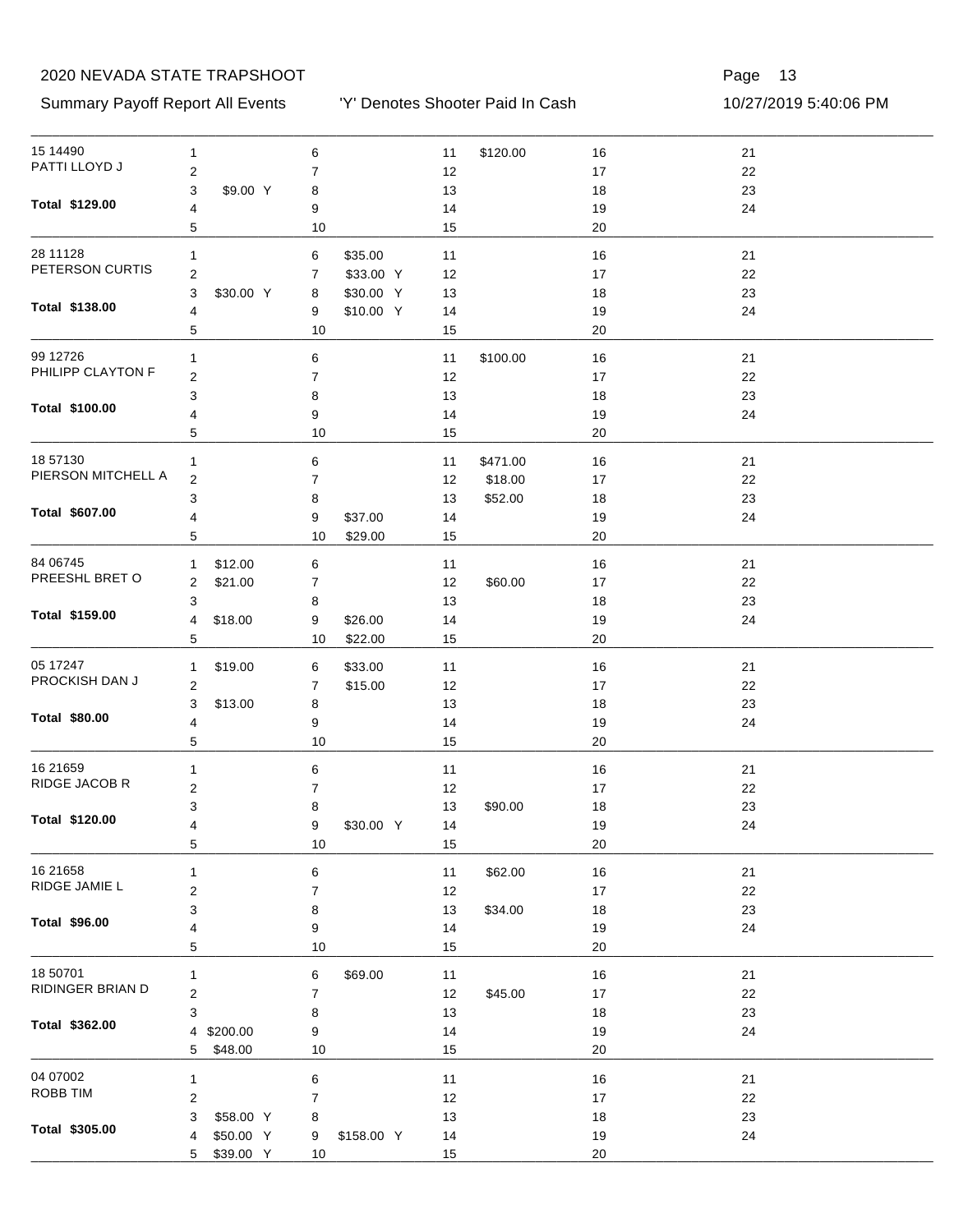Summary Payoff Report All Events

'Y' Denotes Shooter Paid In Cash

|  | 10/27/2019 5:40:06 PM |
|--|-----------------------|
|--|-----------------------|

| 06 10060                  | $\mathbf{1}$   | \$38.00 Y | 6              |            | 11 |          | $16$   | 21 |  |
|---------------------------|----------------|-----------|----------------|------------|----|----------|--------|----|--|
| ROBERTS RUSSELL           | 2              | \$42.00 Y | 7              | \$11.00 Y  | 12 | \$73.00  | 17     | 22 |  |
|                           | 3              | \$9.00 Y  | 8              | \$43.00 Y  | 13 | \$104.00 | 18     | 23 |  |
| Total \$435.00            | 4              | \$50.00 Y | 9              |            | 14 |          | 19     | 24 |  |
|                           | 5              | \$65.00 Y | 10             |            | 15 |          | 20     |    |  |
| 86 02439                  | 1              |           | 6              |            | 11 |          | 16     | 21 |  |
| ROBINSON JULIE A          | 2              |           | 7              |            | 12 |          | 17     | 22 |  |
|                           | 3              |           | 8              |            | 13 | \$208.00 | 18     | 23 |  |
| Total \$208.00            | 4              |           | 9              |            | 14 |          | 19     | 24 |  |
|                           | 5              |           | 10             |            | 15 |          | 20     |    |  |
| 79 00006                  | $\mathbf{1}$   |           | 6              |            | 11 | \$40.00  | 16     | 21 |  |
| ROMEO CARMINE N           | 2              |           | 7              |            | 12 |          | 17     | 22 |  |
|                           | 3              |           | 8              |            | 13 | \$52.00  | 18     | 23 |  |
| Total \$238.00            | 4              |           | 9              |            | 14 |          | 19     | 24 |  |
|                           | 5              |           | 10             | \$146.00   | 15 |          | 20     |    |  |
|                           |                |           |                |            |    |          |        |    |  |
| 93 05894<br>ROSS WESTON T | 1              | \$38.00 Y | 6              |            | 11 | \$78.00  | 16     | 21 |  |
|                           | $\overline{c}$ |           | 7              | \$55.00 Y  | 12 |          | 17     | 22 |  |
| Total \$289.00            | 3              | \$30.00 Y | 8              | \$40.00 Y  | 13 |          | 18     | 23 |  |
|                           | 4              |           | 9              |            | 14 |          | 19     | 24 |  |
|                           | 5              | \$48.00 Y | 10             |            | 15 |          | 20     |    |  |
| 08 16861                  | $\mathbf{1}$   |           | 6              |            | 11 |          | 16     | 21 |  |
| <b>RUSCH GARY R</b>       | $\overline{2}$ |           | 7              |            | 12 |          | 17     | 22 |  |
|                           | 3              |           | 8              |            | 13 |          | 18     | 23 |  |
| Total \$188.00            | 4              |           | 9              | \$144.00   | 14 |          | 19     | 24 |  |
|                           | 5              |           | 10             | \$44.00    | 15 |          | 20     |    |  |
| 15 13665                  | 1              | \$55.00   | 6              | \$83.00    | 11 |          | 16     | 21 |  |
| <b>SANDBORG BILL</b>      | 2              | \$17.00   | 7              |            | 12 | \$45.00  | 17     | 22 |  |
|                           | 3              | \$52.00   | 8              |            | 13 |          | 18     | 23 |  |
| Total \$306.00            | $\overline{4}$ | \$54.00   | 9              |            | 14 |          | 19     | 24 |  |
|                           | 5              |           | 10             |            | 15 |          | 20     |    |  |
|                           |                |           |                |            |    |          |        |    |  |
| 12 10966                  | 1              |           | 6              |            | 11 |          | 16     | 21 |  |
| SAUNDERS TODD A           | 2              |           | 7              |            | 12 |          | 17     | 22 |  |
| Total \$74.00             | 3              |           | 8              |            | 13 |          | 18     | 23 |  |
|                           | 4              |           | 9              |            | 14 |          | 19     | 24 |  |
|                           | 5              |           | 10             | \$74.00    | 15 |          | 20     |    |  |
| 98 01241                  | $\mathbf{1}$   | \$70.00 Y | 6              | \$47.00 Y  | 11 |          | $16$   | 21 |  |
| SCHOOLER JAMES D          | 2              |           | 7              | \$65.00 Y  | 12 | \$63.00  | $17\,$ | 22 |  |
|                           | 3              | \$33.00 Y | 8              | \$239.00 Y | 13 | \$78.00  | 18     | 23 |  |
| Total \$706.00            | 4              | \$34.00 Y | 9              | \$26.00 Y  | 14 |          | 19     | 24 |  |
|                           | 5              | \$51.00 Y | 10             |            | 15 |          | 20     |    |  |
| 16 21 4 28                | 1              |           | 6              |            | 11 |          | $16$   | 21 |  |
| SCHOOLER JUSTIN S         | $\overline{2}$ |           | $\overline{7}$ | \$11.00 Y  | 12 |          | 17     | 22 |  |
|                           | 3              | \$58.00 Y | 8              | \$113.00 Y | 13 | \$52.00  | 18     | 23 |  |
| Total \$566.00            | 4              | \$96.00 Y | 9              | \$90.00 Y  | 14 |          | 19     | 24 |  |
|                           | 5              |           | 10             | \$146.00 Y | 15 |          | 20     |    |  |
|                           |                |           |                |            |    |          |        |    |  |
| 95 03337                  | $\mathbf{1}$   |           | 6              | \$27.00    | 11 |          | 16     | 21 |  |
| SCHULTZ DAVE H            | 2              |           | 7              |            | 12 |          | 17     | 22 |  |
| Total \$226.00            | 3              | \$58.00   | 8              |            | 13 | \$41.00  | 18     | 23 |  |
|                           | 4              |           | 9              |            | 14 |          | 19     | 24 |  |
|                           | 5              | \$26.00   | 10             | \$74.00    | 15 |          | $20\,$ |    |  |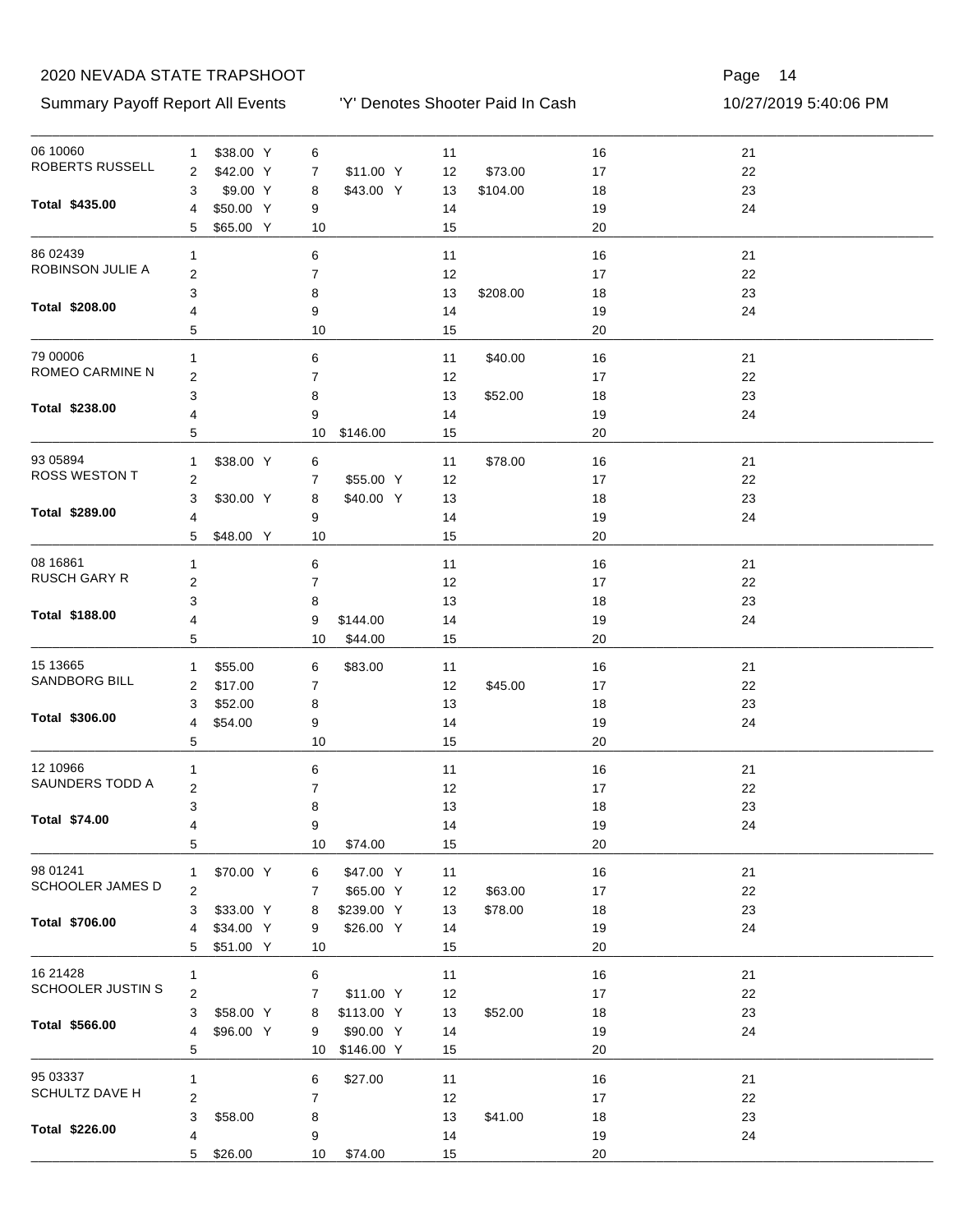Summary Payoff Report All Events 10/27/2019 5:40:06 PM

'Y' Denotes Shooter Paid In Cash

| 03 10911                     | $\mathbf{1}$     | \$38.00 Y    | 6       |               | 11       | \$184.00 | 16       | 21 |  |
|------------------------------|------------------|--------------|---------|---------------|----------|----------|----------|----|--|
| SCHULTZ FRED C               | $\overline{2}$   |              | 7       |               | 12       |          | $17\,$   | 22 |  |
|                              | 3                |              | 8       |               | 13       |          | 18       | 23 |  |
| Total \$296.00               | 4                |              | 9       |               | 14       |          | 19       | 24 |  |
|                              | 5                |              | 10      | \$74.00 Y     | 15       |          | 20       |    |  |
| 99 01787                     | 1                |              | 6       |               | 11       |          | 16       | 21 |  |
| SENEF GLENN W                | $\overline{c}$   |              | 7       |               | 12       |          | 17       | 22 |  |
|                              | 3                |              | 8       |               | 13       |          | 18       | 23 |  |
| Total \$44.00                | 4                |              | 9       |               | 14       |          | 19       | 24 |  |
|                              | 5                |              | 10      | \$44.00       | 15       |          | 20       |    |  |
| 14 17 17 1                   | 1                |              | 6       |               | 11       | \$61.00  | 16       | 21 |  |
| <b>SEYMORE HUNTER</b>        | $\boldsymbol{2}$ |              | 7       |               | 12       | \$245.00 | 17       | 22 |  |
|                              |                  |              |         |               | 13       |          |          |    |  |
| Total \$330.00               | 3<br>4           |              | 8       |               |          |          | 18       | 23 |  |
|                              | 5                |              | 9<br>10 | \$24.00       | 14<br>15 |          | 19<br>20 | 24 |  |
|                              |                  |              |         |               |          |          |          |    |  |
| 04 07564                     | $\mathbf{1}$     |              | 6       |               | 11       |          | 16       | 21 |  |
| <b>SHARP JAMES R</b>         | $\overline{c}$   |              | 7       | \$11.00       | 12       |          | 17       | 22 |  |
|                              | 3                | \$13.00      | 8       | \$30.00       | 13       |          | 18       | 23 |  |
| Total \$72.00                | 4                | \$18.00      | 9       |               | 14       |          | 19       | 24 |  |
|                              | 5                |              | 10      |               | 15       |          | 20       |    |  |
| 94 00522                     | 1                | \$29.00 Y    | 6       | \$73.00 Y     | 11       | \$26.00  | 16       | 21 |  |
| SHIGEMURA TINA T             |                  | 2 \$365.00 Y | 7       | \$11.00 Y     | 12       |          | 17       | 22 |  |
|                              | 3                | \$34.00 Y    | 8       | \$135.00 Y    | 13       | \$41.00  | 18       | 23 |  |
| Total \$1,196.00             | 4                | \$88.00 Y    | 9       | \$60.00       | 14       |          | 19       | 24 |  |
|                              | 5                | \$40.00 Y    | 10      | \$294.00 Y    | 15       |          | 20       |    |  |
| 18 5 68 57                   | 1                |              | 6       |               | 11       |          | 16       | 21 |  |
| SLIGER DAKOTA L              | $\overline{2}$   |              | 7       |               | 12       | \$150.00 | 17       | 22 |  |
|                              | 3                |              | 8       |               | 13       | \$120.00 | 18       | 23 |  |
| Total \$270.00               | 4                |              | 9       |               | 14       |          | 19       | 24 |  |
|                              | 5                |              | 10      |               | 15       |          | 20       |    |  |
| 12 10959                     | $\mathbf{1}$     |              | 6       | \$20.00       | 11       | \$40.00  | 16       | 21 |  |
| SLINKER JON J                | 2                |              | 7       | \$11.00       | 12       | \$114.00 | 17       | 22 |  |
|                              | 3                |              | 8       |               | 13       | \$78.00  | 18       | 23 |  |
| Total \$263.00               | 4                |              | 9       |               | 14       |          | $19$     | 24 |  |
|                              | 5                |              | 10      |               | 15       |          | 20       |    |  |
|                              |                  |              |         |               |          |          |          |    |  |
| 17 74464<br>SMITH BRAYDON C  | $\mathbf{1}$     |              | 6       |               | 11       |          | 16       | 21 |  |
|                              | $\boldsymbol{2}$ | \$60.00      | 7       |               | 12       |          | $17\,$   | 22 |  |
| Total \$310.00               | 3                |              | 8       |               | 13       |          | 18       | 23 |  |
|                              | 4<br>5           |              | 9<br>10 | \$250.00      | 14<br>15 |          | 19<br>20 | 24 |  |
|                              |                  |              |         |               |          |          |          |    |  |
| 80 01771<br>SMITH LAWRENCE S | 1                |              | 6       |               | $11$     |          | 16       | 21 |  |
|                              | $\boldsymbol{2}$ |              | 7       |               | 12       |          | 17       | 22 |  |
| Total \$29.00                | 3                |              | 8       |               | 13       |          | 18       | 23 |  |
|                              | 4                |              | 9       |               | 14       |          | 19       | 24 |  |
|                              | 5                |              | 10      | \$29.00       | 15       |          | 20       |    |  |
| 90 01188                     | $\mathbf{1}$     |              | 6       | \$33.00       | 11       |          | 16       | 21 |  |
| SMITH STEVEN R               | $\boldsymbol{2}$ |              | 7       |               | 12       |          | 17       | 22 |  |
|                              | 3                | \$19.00 Y    | 8       |               | 13       | \$104.00 | 18       | 23 |  |
| Total \$581.00               | 4                |              | 9       | \$67.00 Y     | 14       |          | 19       | 24 |  |
|                              | 5                |              |         | 10 \$358.00 Y | 15       |          | $20\,$   |    |  |
|                              |                  |              |         |               |          |          |          |    |  |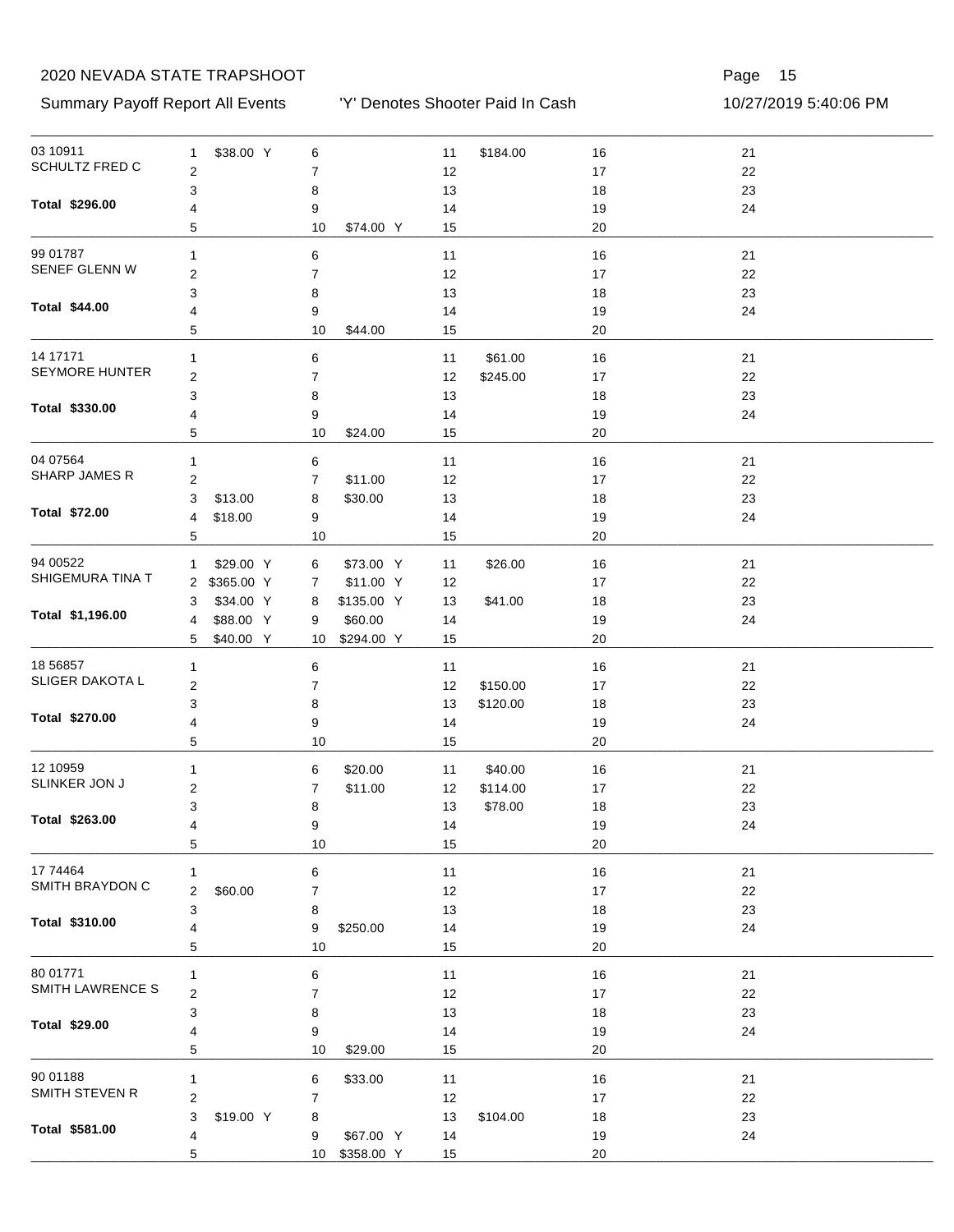Summary Payoff Report All Events 10/27/2019 5:40:06 PM

'Y' Denotes Shooter Paid In Cash

| 92 06147                    | 1                          | 6                         | $11$           | 16     | 21     |  |
|-----------------------------|----------------------------|---------------------------|----------------|--------|--------|--|
| SORLIE LYNN D               | $\overline{\mathbf{c}}$    | 7                         | 12             | $17$   | 22     |  |
|                             | 3<br>\$31.00 Y             | 8                         | 13             | 18     | 23     |  |
| Total \$55.00               | 4                          | 9                         | 14             | 19     | 24     |  |
|                             | 5                          | \$24.00 Y<br>10           | 15             | 20     |        |  |
| 05 15357                    | \$85.00<br>$\mathbf{1}$    | 6                         | 11             | 16     | 21     |  |
| SPENCER RICK                | $\overline{\mathbf{c}}$    | 7                         | 12             | 17     | 22     |  |
|                             | 3                          | 8                         | 13             | 18     | 23     |  |
| Total \$85.00               | 4                          | 9                         | 14             | 19     | 24     |  |
|                             | 5                          | 10                        | 15             | 20     |        |  |
| 14 15 644                   | $\mathbf{1}$               | 6                         | 11             | 16     | 21     |  |
| STAHL ROBERT M              | $\boldsymbol{2}$           | $\overline{7}$<br>\$55.00 | 12             | 17     | 22     |  |
|                             | 3                          | 8                         | 13             | 18     | 23     |  |
| <b>Total \$55.00</b>        | 4                          | 9                         | 14             | 19     | 24     |  |
|                             | 5                          | 10                        | 15             | 20     |        |  |
| 12 11 38 5                  | 1                          | 6                         | \$46.00<br>11  | 16     | 21     |  |
| <b>STEVENS CHASE</b>        | $\boldsymbol{2}$           | 7                         | 12             | 17     | 22     |  |
|                             | 3                          | 8                         | 13<br>\$78.00  | 18     | 23     |  |
| Total \$124.00              | 4                          | 9                         | 14             | 19     | 24     |  |
|                             | 5                          | 10                        | 15             | 20     |        |  |
|                             |                            |                           |                |        |        |  |
| 95 02699<br>STREET BOBBY G  | 1                          | 6<br>\$20.00              | \$113.00<br>11 | 16     | 21     |  |
|                             | $\overline{\mathbf{c}}$    | \$65.00<br>7              | 12<br>\$92.00  | 17     | 22     |  |
|                             | 3<br>\$55.00               | 8                         | 13             | 18     | 23     |  |
| Total \$345.00              | 4                          | 9                         | 14             | 19     | 24     |  |
|                             | 5                          | 10                        | 15             | 20     |        |  |
| 15 10458                    | 1                          | 6<br>\$47.00              | \$42.00<br>11  | 16     | 21     |  |
| STUART GRAYSON G            | $\boldsymbol{2}$           | \$16.00<br>7              | 12<br>\$84.00  | 17     | 22     |  |
|                             | 3                          | \$51.00<br>8              | 13             | 18     | 23     |  |
| Total \$252.00              | 4                          | 9                         | 14             | 19     | 24     |  |
|                             | 5<br>\$12.00               | 10                        | 15             | 20     |        |  |
| 19 32474                    | 1                          | 6                         | 11             | 16     | 21     |  |
| <b>STUART MIKE G</b>        | $\boldsymbol{2}$           | 7                         | 12             | 17     | 22     |  |
|                             | 3                          | 8                         | 13<br>\$180.00 | 18     | 23     |  |
| Total \$180.00              | 4                          | 9                         | 14             | 19     | 24     |  |
|                             | 5                          | $10$                      | 15             | 20     |        |  |
|                             |                            |                           |                |        |        |  |
| 19 33424<br>SUDBURY JUSTICE | 1                          | 6                         | 11             | 16     | 21     |  |
|                             | $\overline{\mathbf{c}}$    | \$69.00<br>7              | 12             | $17$   | 22     |  |
| Total \$335.00              | 3<br>\$9.00                | \$51.00<br>8              | $13$           | 18     | 23     |  |
|                             | 4                          | 9                         | 14             | 19     | 24     |  |
|                             | 5                          | 10<br>\$206.00            | 15             | 20     |        |  |
| 52 06412                    | \$70.00<br>1               | 6                         | \$496.00<br>11 | 16     | 21     |  |
| SUDBURY SR JOE              | $\overline{\mathbf{c}}$    | 7<br>\$149.00             | 12             | $17$   | 22     |  |
|                             | 3<br>\$33.00               | 8                         | 13             | 18     | 23     |  |
| Total \$1,083.00            | \$335.00<br>$\overline{4}$ | 9                         | 14             | 19     | 24     |  |
|                             | 5                          | $10$                      | 15             | 20     |        |  |
| 16 24 25 3                  | \$35.00<br>1               | 6                         | \$46.00<br>11  | 16     | $21$   |  |
| SWAIN DELTON W              | \$21.00<br>2               | 7                         | 12             | $17$   | $22\,$ |  |
|                             | 3                          | \$51.00<br>8              | $13$           | 18     | 23     |  |
| Total \$177.00              | 4                          | 9                         | 14             | 19     | 24     |  |
|                             | 5                          | 10<br>\$24.00             | 15             | $20\,$ |        |  |
|                             |                            |                           |                |        |        |  |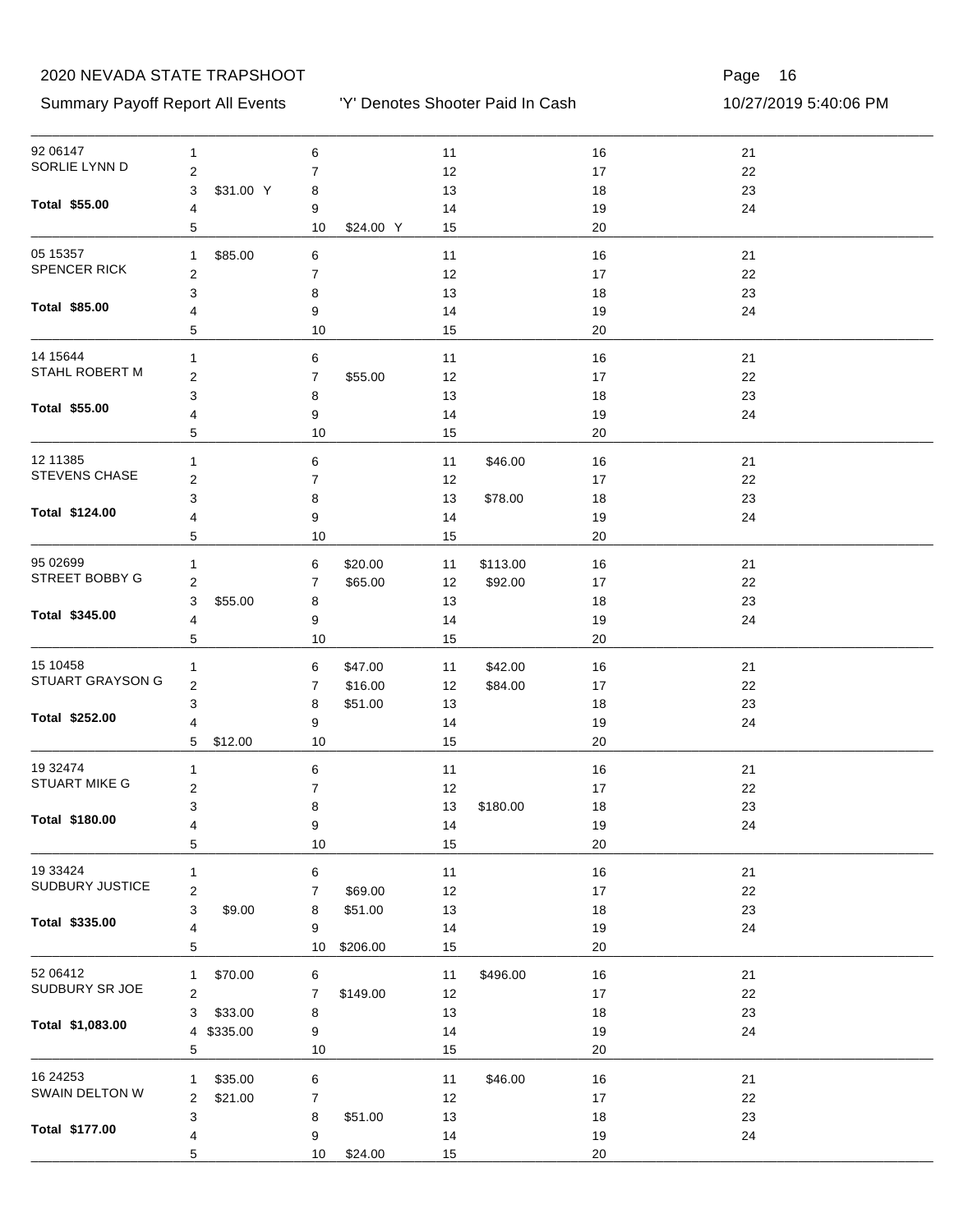Summary Payoff Report All Events 10/27/2019 5:40:06 PM

'Y' Denotes Shooter Paid In Cash

| 85 05210                      | 1                         | 6               | 11             | 16   | 21   |  |
|-------------------------------|---------------------------|-----------------|----------------|------|------|--|
| SWEANY JR DELBERT A 2         |                           | 7               | 12             | $17$ | 22   |  |
|                               | \$58.00 Y<br>3            | 8               | 13             | 18   | 23   |  |
| Total \$58.00                 | 4                         | 9               | 14             | 19   | 24   |  |
|                               | 5                         | 10              | 15             | 20   |      |  |
| 99 15178                      | 1                         | 6               | 11             | 16   | 21   |  |
| TALBOT CRAIG F                | 2                         | 7               | 12<br>\$109.00 | 17   | 22   |  |
|                               | 3                         | 8               | \$180.00<br>13 | 18   | 23   |  |
| Total \$464.00                | 4                         | 9               | 14             | 19   | 24   |  |
|                               | 5<br>\$26.00 Y            | \$149.00<br>10  | 15             | 20   |      |  |
| 52 06475                      | 1                         | 6               | 11             | 16   | 21   |  |
| <b>TALBOT DANNY</b>           | \$84.00 Y<br>2            | 7               | \$150.00<br>12 | 17   | 22   |  |
|                               | 3                         | 8               | \$41.00<br>13  | 18   | 23   |  |
| Total \$404.00                | 4 \$100.00 Y              | 9               | 14             | 19   | 24   |  |
|                               | 5                         | \$29.00<br>10   | 15             | 20   |      |  |
| 19 35 204                     | 1                         | 6               | 11             | 16   | 21   |  |
| <b>TARAKCHIAN MINAS</b>       | 2                         | 7               | 12             | 17   | 22   |  |
|                               | 3                         | 8<br>\$58.00    | 13             | 18   | 23   |  |
| Total \$58.00                 | 4                         | 9               | 14             | 19   | 24   |  |
|                               | 5                         | 10              | 15             | 20   |      |  |
| 57 34 29 2                    | 1                         | 6               | 11             | 16   | 21   |  |
| <b>TESKER RICHARD</b>         | $\overline{\mathbf{c}}$   | 7               | 12             | 17   | 22   |  |
|                               | 3                         | 8               | 13             | 18   | 23   |  |
| Total \$74.00                 | 4                         | 9               | 14             | 19   | 24   |  |
|                               | 5                         | 10<br>\$74.00   | 15             | 20   |      |  |
| 07 53643                      | \$28.00<br>1              | 6<br>\$35.00    | 11             | 16   | 21   |  |
| THOMAS DARVIN                 | $\overline{\mathbf{c}}$   | 7<br>\$39.00    | 12             | 17   | 22   |  |
|                               | 3<br>\$9.00               | 8               | 13             | 18   | 23   |  |
| Total \$183.00                | 4                         | 9               | 14             | 19   | 24   |  |
|                               | 5<br>\$43.00              | 10<br>\$29.00   | 15             | 20   |      |  |
|                               |                           |                 |                |      |      |  |
| 79 03590<br><b>THOMAS RAY</b> | 1                         | 6               | 11             | 16   | 21   |  |
|                               | 2                         | 7               | 12             | 17   | 22   |  |
| Total \$103.00                | 3                         | 8<br>\$51.00    | \$52.00<br>13  | 18   | 23   |  |
|                               | 4                         | 9               | 14             | $19$ | 24   |  |
|                               | 5                         | 10              | 15             | 20   |      |  |
| 28 14078                      | \$28.00 Y<br>$\mathbf{1}$ | 6               | \$40.00<br>11  | 16   | $21$ |  |
| THOMPSON WAYNE A              | 2                         | \$11.00 Y<br>7  | 12             | 17   | 22   |  |
|                               | \$58.00 Y<br>3            | \$40.00 Y<br>8  | 13             | 18   | 23   |  |
| Total \$177.00                | 4                         | 9               | 14             | 19   | 24   |  |
|                               | 5                         | 10              | 15             | 20   |      |  |
| 13 13 425                     | 1                         | \$41.00<br>6    | \$26.00<br>11  | 16   | 21   |  |
| <b>TOMLIN BOB</b>             | $\mathbf 2$               | $\overline{7}$  | \$122.00<br>12 | 17   | 22   |  |
|                               | 3                         | 8               | 13             | 18   | 23   |  |
| Total \$277.00                | 4<br>\$40.00              | 9               | 14             | 19   | 24   |  |
|                               | 5<br>\$48.00              | 10              | 15             | 20   |      |  |
| 94 02869                      | $\mathbf{1}$              | 6               | \$90.00<br>11  | 16   | $21$ |  |
| UPTON JR JAMES M              | $\overline{\mathbf{c}}$   | \$39.00 Y<br>7  | 12             | 17   | 22   |  |
|                               | 3                         | \$225.00 Y<br>8 | $13$           | 18   | 23   |  |
| Total \$378.00                | 4                         | 9               | 14             | 19   | 24   |  |
|                               | 5                         | 10<br>\$24.00 Y | 15             | 20   |      |  |
|                               |                           |                 |                |      |      |  |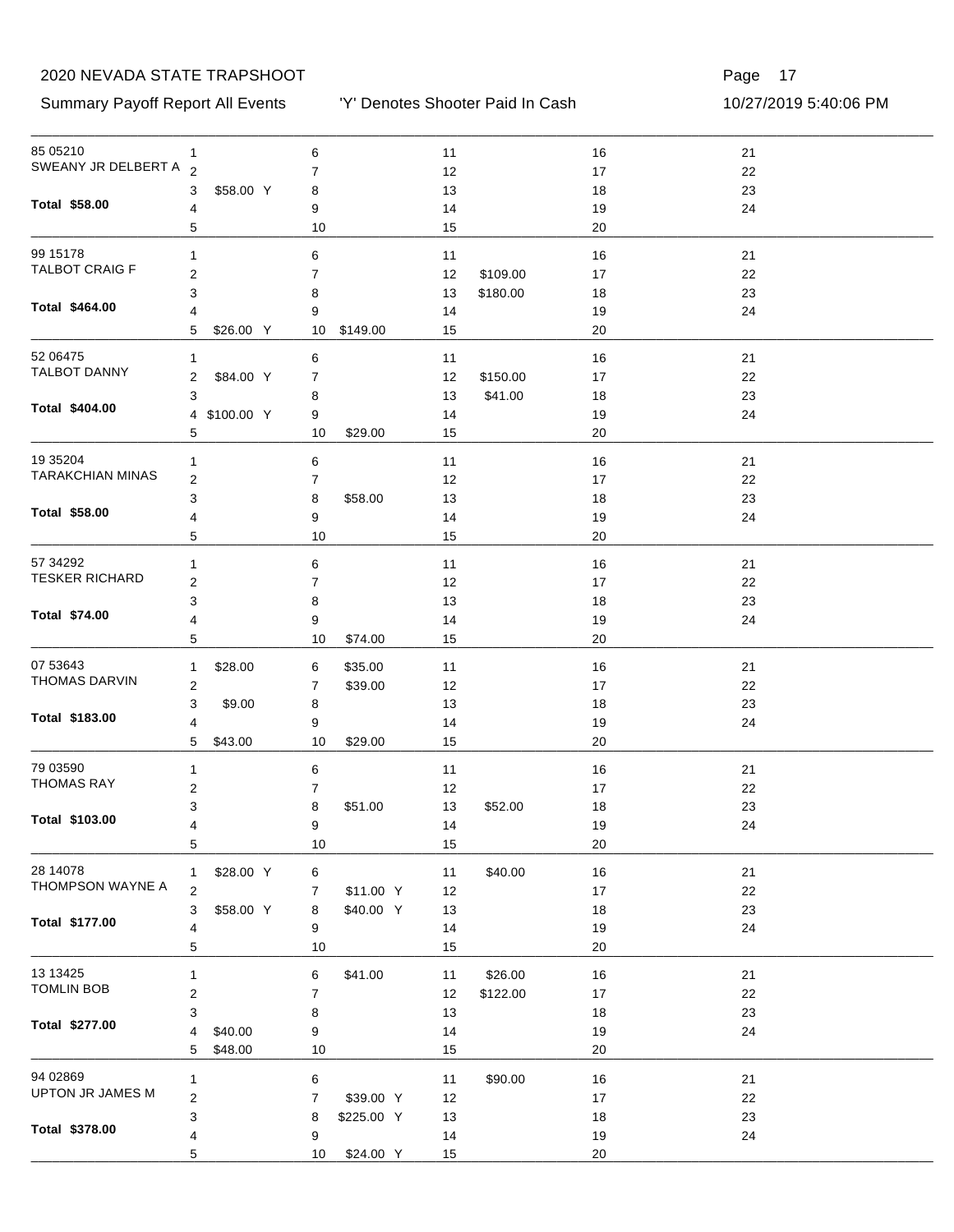#### Summary Payoff Report All Events 10/27/2019 5:40:06 PM

'Y' Denotes Shooter Paid In Cash

| 16 20320              | 1                         | 6                           | 11             | 16       | 21 |  |
|-----------------------|---------------------------|-----------------------------|----------------|----------|----|--|
| VAN NORMAN DAVID      | $\boldsymbol{2}$          | 7                           | 12             | $17\,$   | 22 |  |
|                       | 3                         | 8                           | 13             | 18       | 23 |  |
| Total \$52.00         | 4                         | \$52.00 Y<br>9              | 14             | 19       | 24 |  |
|                       | 5                         | 10                          | 15             | 20       |    |  |
| 16 27 636             | 1                         | 6                           | 11<br>\$91.00  | 16       | 21 |  |
| <b>VANESS NOLAN</b>   | $\overline{c}$            | 7<br>\$25.00                | 12             | 17       | 22 |  |
|                       |                           |                             |                |          | 23 |  |
| Total \$116.00        | 3                         | 8                           | 13             | 18       |    |  |
|                       | 4<br>5                    | 9<br>10                     | 14<br>15       | 19<br>20 | 24 |  |
| 16 23038              |                           |                             |                |          |    |  |
| VANVACTER ROBERT E    | 1                         | \$48.00 Y<br>6              | \$260.00<br>11 | 16       | 21 |  |
|                       | $\overline{2}$            | 7<br>\$159.00 Y             | \$120.00<br>12 | 17       | 22 |  |
| Total \$1,668.00      | \$33.00 Y<br>3            | \$90.00 Y<br>8              | \$400.00<br>13 | 18       | 23 |  |
|                       | 4 \$474.00 Y              | \$26.00 Y<br>9              | 14             | 19       | 24 |  |
|                       | \$14.00 Y<br>5            | \$44.00 Y<br>10             | 15             | 20       |    |  |
| 02 12081              | 1                         | 6<br>\$20.00                | 11             | 16       | 21 |  |
| VOGEL DANIEL J        | $\overline{2}$            | 7<br>\$69.00                | 12             | 17       | 22 |  |
|                       | 3                         | 8                           | 13             | 18       | 23 |  |
| Total \$128.00        | 4                         | 9                           | 14             | 19       | 24 |  |
|                       | \$39.00<br>5              | 10                          | 15             | 20       |    |  |
| 18 50771              | \$29.00<br>1              | 6                           | 11             | 16       | 21 |  |
| <b>WESTFALL KADEN</b> | \$18.00<br>2              | \$11.00<br>7                | 12             | 17       | 22 |  |
|                       | 3                         | \$43.00<br>8                | 13             | 18       | 23 |  |
| Total \$440.00        | 4                         | 9<br>\$250.00               | 14             | 19       | 24 |  |
|                       | 5<br>\$89.00              | 10                          | 15             | 20       |    |  |
| 04 10573              |                           |                             |                |          |    |  |
| WHITE JEFFREY L       | 1                         | 6                           | 11             | 16       | 21 |  |
|                       | $\overline{2}$            | 7                           | 12<br>\$60.00  | 17       | 22 |  |
| Total \$60.00         | 3                         | 8                           | 13             | 18       | 23 |  |
|                       | 4                         | 9                           | 14             | 19       | 24 |  |
|                       | 5                         | 10                          | 15             | 20       |    |  |
| 87 05211              | \$10.00<br>1              | \$27.00<br>6                | 11             | 16       | 21 |  |
| WHITE JOHN C          | \$21.00<br>2              | \$39.00<br>7                | 12             | 17       | 22 |  |
|                       | 3<br>\$30.00              | 8                           | 13<br>\$52.00  | 18       | 23 |  |
| Total \$607.00        | \$18.00<br>$\overline{4}$ | \$261.00<br>9               | 14             | $19$     | 24 |  |
|                       | 5                         | 10 <sup>°</sup><br>\$149.00 | 15             | 20       |    |  |
| 19 32753              | 1                         | 6                           | $11$           | $16$     | 21 |  |
| WILKIN LORIN J        | $\boldsymbol{2}$          | 7                           | \$140.00<br>12 | $17\,$   | 22 |  |
|                       | 3                         | 8                           | 13<br>\$166.00 | 18       | 23 |  |
| Total \$306.00        | 4                         | 9                           | 14             | 19       | 24 |  |
|                       | 5                         | $10$                        | 15             | 20       |    |  |
| 19 32280              | 1                         | 6                           | 11<br>\$184.00 | 16       | 21 |  |
| WILKIN TANNER Q       | $\boldsymbol{2}$          | 7                           | 12             |          | 22 |  |
|                       |                           |                             |                | 17       |    |  |
| Total \$184.00        | 3                         | 8                           | 13             | 18       | 23 |  |
|                       | 4<br>5                    | 9<br>$10$                   | 14<br>15       | 19<br>20 | 24 |  |
|                       |                           |                             |                |          |    |  |
| 31 08389              | $\mathbf{1}$              | 6                           | 11             | 16       | 21 |  |
| WILLIAMS JEFF H       | $\boldsymbol{2}$          | \$15.00<br>7                | 12<br>\$92.00  | 17       | 22 |  |
|                       | 3                         | \$30.00<br>8                | 13             | 18       | 23 |  |
| Total \$219.00        | \$43.00<br>4              | \$10.00<br>9                | 14             | 19       | 24 |  |
|                       | 5                         | \$29.00<br>10               | 15             | $20\,$   |    |  |